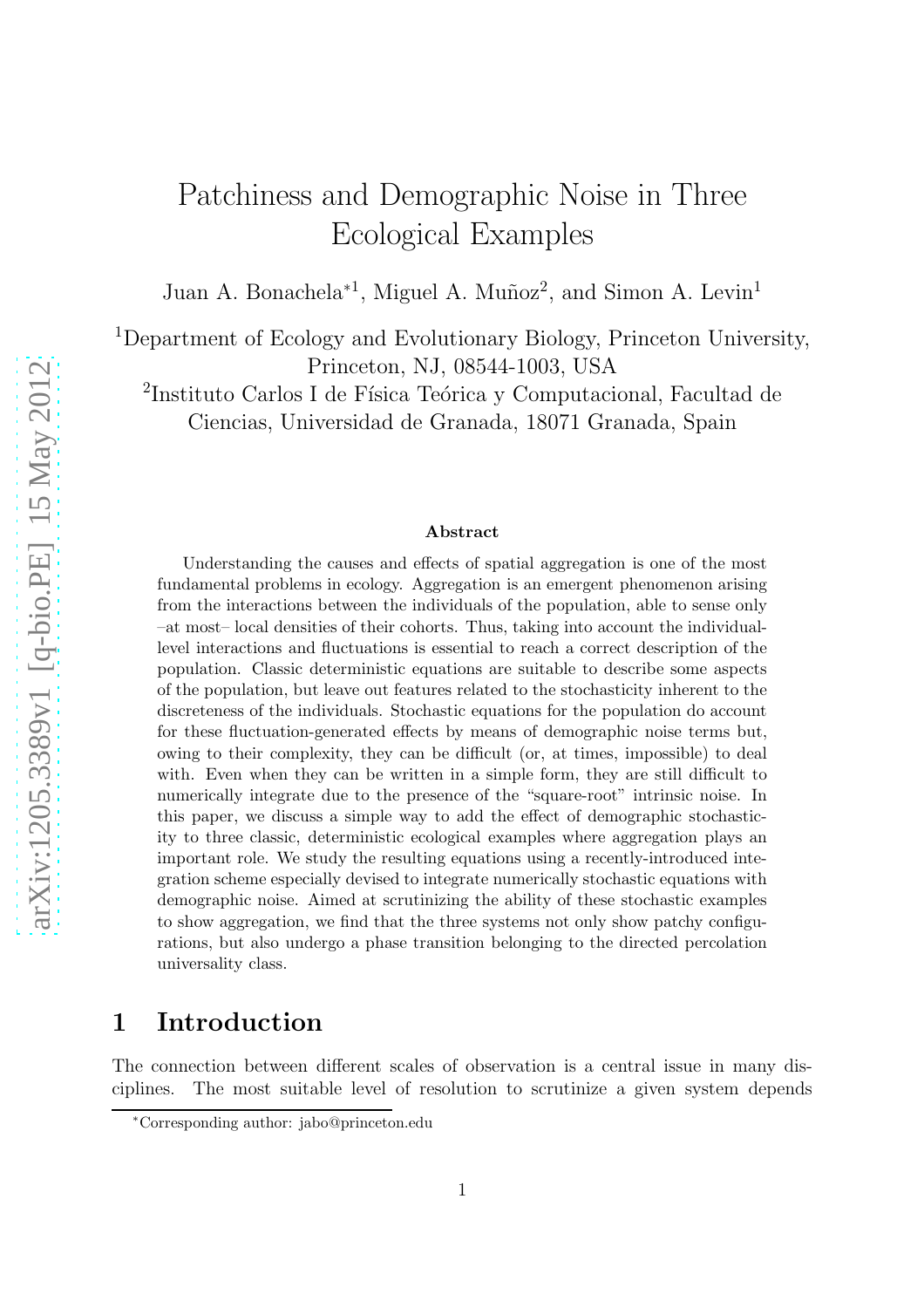essentially on the type of questions to be answered. A description at the level of the individual components –in which all elementary interactions are taken into account– contains all the information, but at the price of being, in general, intractable analytically or, in some cases, even computationally. In the same way as in physics the Navier-Stokes equations are used to describe fluid dynamics in terms of coarse-grained fields (by-passing the description in terms of individual molecules), in ecology it is usual to resort to populationlevel dynamical equations encapsulating the most relevant features of groups composed of a large number of individuals. In this approach, individuals are replaced by "fields", which account for the density of organisms at specific points of space and time. Thus, deducing equations for those density fields starting from individual interactions, without losing relevant information, is an essential task.

Almost two decades ago, Durrett and Levin reviewed the standard (coarse-grained) modeling approaches in population ecology [\[1\]](#page-15-0). They discussed different levels of description (individual level and continuous equations, in both their spatially explicit and implicit versions) as well as their mutual interconnections. Each of these approaches is able to reproduce some features correctly, even if with limitations. All the continuous descriptions presented in [\[1\]](#page-15-0) are deterministic, and therefore suppress the stochasticity inherent in the individual level. Even the "hydrodynamic approach", introduced in [\[1\]](#page-15-0) and extended in [\[2\]](#page-16-0), which does account for the discreteness of the individuals, eventually leads to deterministic continuous equations at the population level, in which stochasticity is averaged away by assuming a Poissonian distribution for the number of individuals.

In most cases, deterministic descriptions suffice to capture successfully the populationlevel phenomenology and are likely to be analytically tractable. Thus, they may provide a global understanding of the system phenomenology and allow us to quantify the effect of different factors. However, in some other cases neglecting stochastic effects leads to the loss of relevant information. In particular, deterministic approaches fail to describe noiseinduced effects, which can be crucial in certain situations especially for low population densities and low spatial dimensions [\[3\]](#page-16-1). To focus our presentation, here we restrict ourselves to the role of noise in the problem of pattern formation in ecology. We shall discuss three different examples.

Based on the early work of Turing [\[4\]](#page-16-2) and others [\[5\]](#page-16-3), Levin and Segel (and, independently, Okubo [\[6\]](#page-16-4)) introduced a model describing the dynamics of interdependent phytoplankton and zooplankton populations at a deterministic (highly coarse-grained) level [\[7\]](#page-16-5). The corresponding differential equations develop characteristic (Turing) patterns of aggregation when the differential diffusion of the two species is large, while homogeneous stationary states are obtained otherwise [\[7\]](#page-16-5). In particular, the region in the parameter space for which patterns are observed is relatively narrow as opposed to real planktonic populations, which typically appear in patchy distributions even at scales not traceable to physical forcing. Moreover, the assumption of passive diffusion for zooplankton cannot be biologically justified, since zooplankton can actively aggregate, and this is reflected in the fact that model predictions of phytoplankton being more patchily distributed than zooplankton are not borne out in empirical data.

Aimed at clarifying this paradoxical situation, Steele and Henderson considered a model very similar to the Levin-Segel Model (LSM), but including stochasticity (i.e. a Gaussian white noise) in a parameter value [\[8\]](#page-16-6). Such a noise term –mimicking intraspecific variability in either phytoplankton or zooplankton– allows one to scrutinize whether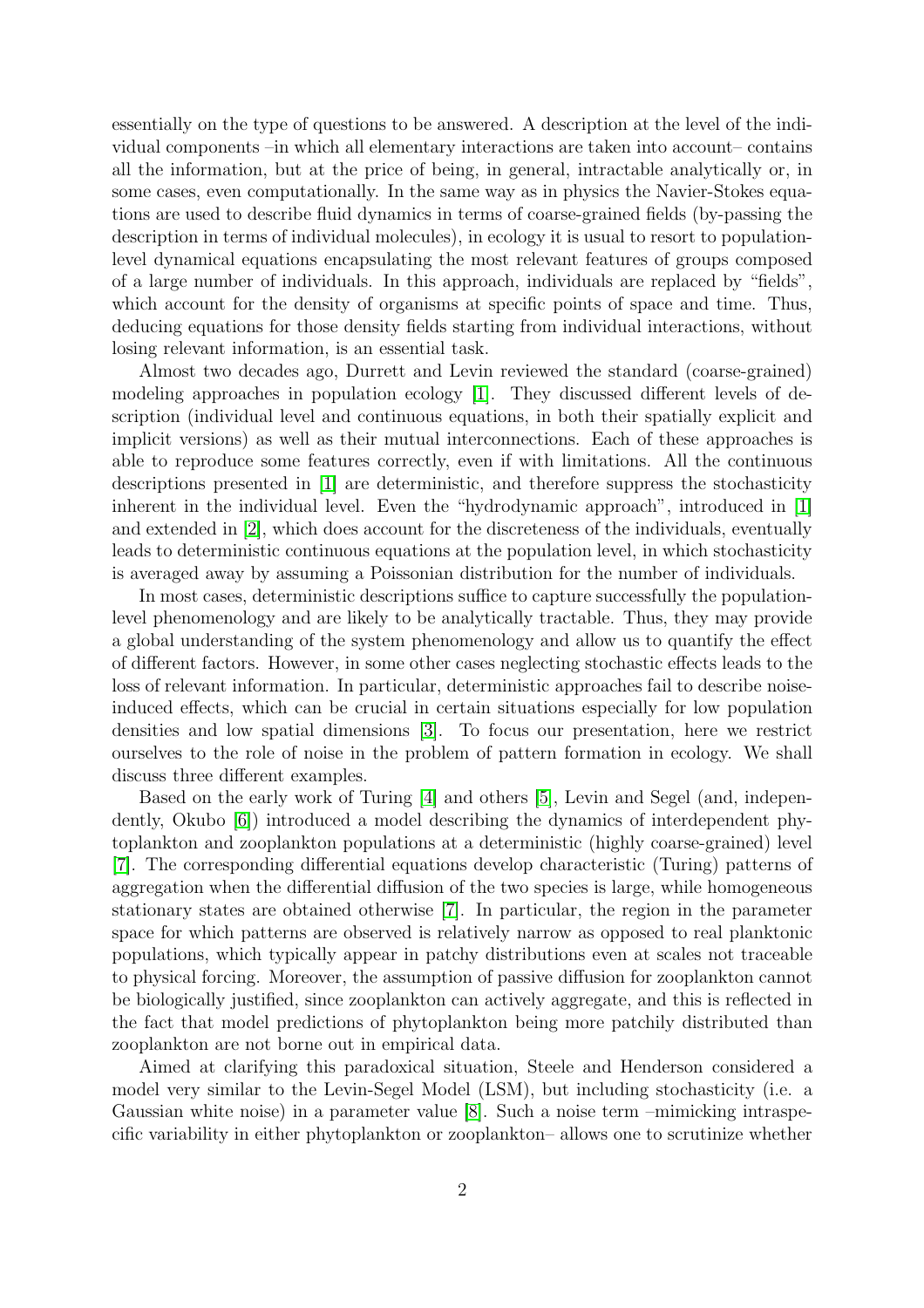ecological interactions suffice to explain patchiness, with no need to invoke external (environmental) variation or fluctuations, or active aggregation. Actually, the introduction of noise results in a widening of the region of patchiness in the parameter space and, therefore, serves as a possible explanation for the origin of pattern formation in some real-life examples [\[8\]](#page-16-6). In the same spirit, Butler and Goldenfeld recently showed that, indeed, fluctuations can expand the pattern region in the LSM [\[9\]](#page-16-7). First, they showed that the naive method of adding by hand a simple white noise to the deterministic LSM is able to induce patterns of aggregation under less constrained condition. Then, they introduced an individual-level model representing the interactions between the two planktonic types, for which they performed a rigorous scaling-up by employing standard techniques from statistical physics and field theory [\[9,](#page-16-7) [10,](#page-16-8) [11\]](#page-16-9). This approach allowed them to derive a set of stochastic (Langevin) equations whose deterministic part coincides with that of the original LSM but where, additionally, there is a non-trivial stochastic part or noise (that includes non-trivial correlations, cross-correlations, and diffusive noise) [\[9,](#page-16-7) [10\]](#page-16-8). These demographic noise terms are a direct consequence of the stochastic nature of the underlying birth and death processes. Their elegant analytical calculation reveals that demographic or "intrinsic" noise greatly enlarges the region of the parameter space where pattern formation occurs. Hence, even in the absence of either environmental or intraspecific variability, patterns appear much more generically than in the purely deterministic LSM as a mere consequence of demographic noise.

A second example in which intrinsic stochasticity due to discreteness plays a relevant role in pattern formation is the study of vegetation growth in semi-arid environments. Klausmeier introduced a continuous model consisting of two coupled differential equations representing the interactions between vegetation biomass and water [\[12\]](#page-16-10). In the presence of terrain slopes or soil inhomogeneities, the model develops Turing and/or disordered patterns [\[12,](#page-16-10) [13\]](#page-16-11). However, the model is not able to generate patterns in plain terrains, for which only homogeneous distributions of vegetation exist. Shnerb and collaborators utilized a hybrid approach to this problem [\[14\]](#page-16-12). They considered the deterministic equations governing the vegetation model, but introduced an additional "integration trick" aimed at incorporating in some effective way the discrete nature of the underlying individuals/plants and, hence, to incorporate indirectly stochastic demographic effects. Thus, the question arises as to whether it is possible to account for these discreteness-induced effects purely at the coarser level of the population, that is, introducing stochasticity in the deterministic equations in a more systematic and controlled way. Again, thanks to the methods and concepts developed in field theory [\[11\]](#page-16-9), we know that the answer is yes. As in the example of plankton above, it is possible to derive analytically a set of Langevin equations starting from the discrete model by using the same approach. Once more, however, the resulting set of equations is technically difficult to deal with.

A third example to be discussed is the formation of regular, almost crystal-like, patterns in bacterial colonies. To this end, we use the simple "Brownian bug model", in which random walkers (bugs) diffuse, branch, and die at some rates. While deterministic approaches to this model lead to too-perfect orderings, incompatible with fundamental principles of physics (see below), the inclusion of stochasticity leads to much more realistic patterns, as well as accurate and precise predictions [\[15,](#page-16-13) [16,](#page-17-0) [17\]](#page-17-1).

Summing up, at the end of this discussion, we are left with the following dichotomy: either we have  $i$  an individual-based description very detailed but lacking emphasis on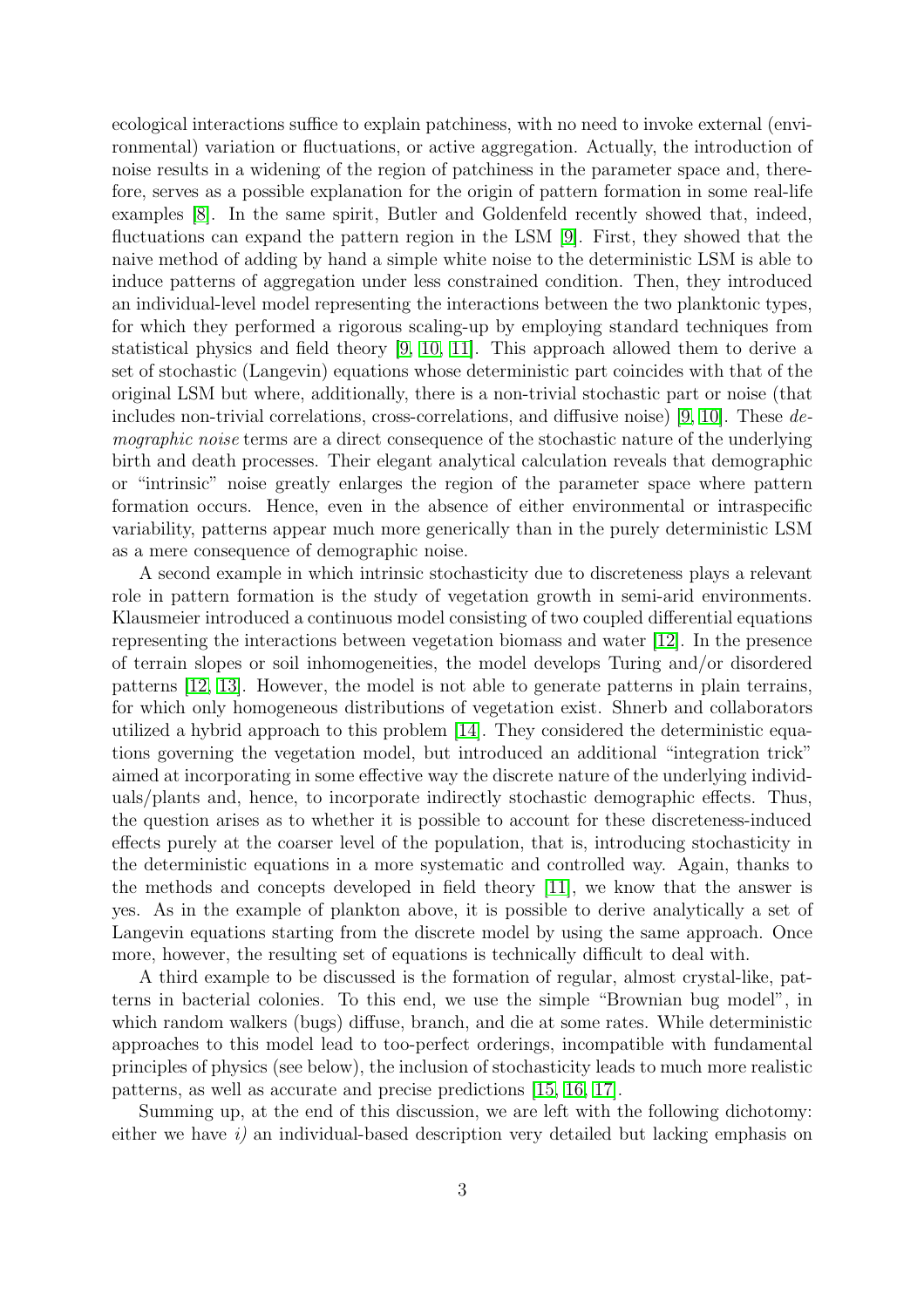large-scale features and, hence, handicapping the understanding of the emerging phenomenology, or  $ii$ ) a deterministic global description in terms of density fields, which emphasizes large-scale properties but potentially misses important features, specially in low-dimensional systems and for low densities. As described above, in some cases a third way exists: it is possible, starting from individual-based models, to derive analytically stochastic continuous (Langevin) equations. They usually are extensions to their deterministic counterparts that include additional demographic-noise terms. For instance, a recent example of the successful application of this systematic approach to the spatial Lotka-Volterra model can be found in [\[18\]](#page-17-2). Unfortunately, such Langevin equations are usually difficult to treat through computational studies, leaving analytical approaches (which may or may not be feasible) as the only available options [\[19\]](#page-17-3).

The essential problem one faces in trying to study computationally Langevin equations with demographic noise is that standard integration methods generate unrealistic negative density values [\[20\]](#page-17-4). Demographic noises are proportional to the square-root of the density field and, owing to this, whenever the local values of the density become close to zero, the noise term is much larger in magnitude than any other term in the equation. This, combined with the random sign of the noise term, leads standard integration schemes ineluctably to negative densities and, hence, to numerical instabilities. However, a novel and powerful integration method has been developed to deal with demographic noise in an accurate and precise way [\[21,](#page-17-5) [22\]](#page-17-6). The method is a split-step algorithm in which the system is discretized in space, and in which temporal integration is implemented in two steps: (i) The noise term plus linear terms in the deterministic dynamics are treated in an exact way by sampling the conditional probability distribution coming out of the (exactly solvable) associated Fokker-Planck equation. By sampling such a distribution, an output is produced at each site. (ii) Then, the remaining deterministic terms are integrated using any standard scheme, choosing as initial conditions the output of the previous step at each site. This scheme is able to avoid the difficulties associated with negative density values, and converges to the Langevin equation solution for discretization times that need not be as small as in the standard integration approaches (see [\[21,](#page-17-5) [22\]](#page-17-6) for further details).

In this paper, we apply the split-step integration scheme to Langevin equations describing the three examples discussed above. We focus on the (hardest-to-analyze) smalldensity limit, i.e. close to extinction. To avoid further difficulties (stemming mostly from noise cross-correlations and conserved noise terms) we use a minimal description in which we take the deterministic equations for each case and add the simplest possible form of (biologically reasonable) demographic noise to each of them. This can be considered as either a stochastic extension of the deterministic models, or as a simplification of the more complex Langevin equations analytically derived from the corresponding individual-based model, in which higher-order irrelevant terms are omitted. By using the split-step integration scheme, we scrutinize numerically the role of demographic noise in the generation of patterns in the stochastic versions of the examples presented above. Observe that, in all these examples, when extinction is reached (i.e. when the density of phytoplankton, vegetation or bacteria vanishes) the system remains trapped in such a state indefinitely: phytoplankton, vegetation, and bacteria do not arise spontaneously and, therefore, the empty state is an absorbing state. Thus, it is also interesting to investigate if the behavior of our Langevin equations belongs to any known universality class for systems with absorbing states [\[23,](#page-17-7) [24,](#page-17-8) [25,](#page-17-9) [26\]](#page-17-10). We show that this minimal continuous stochastic approach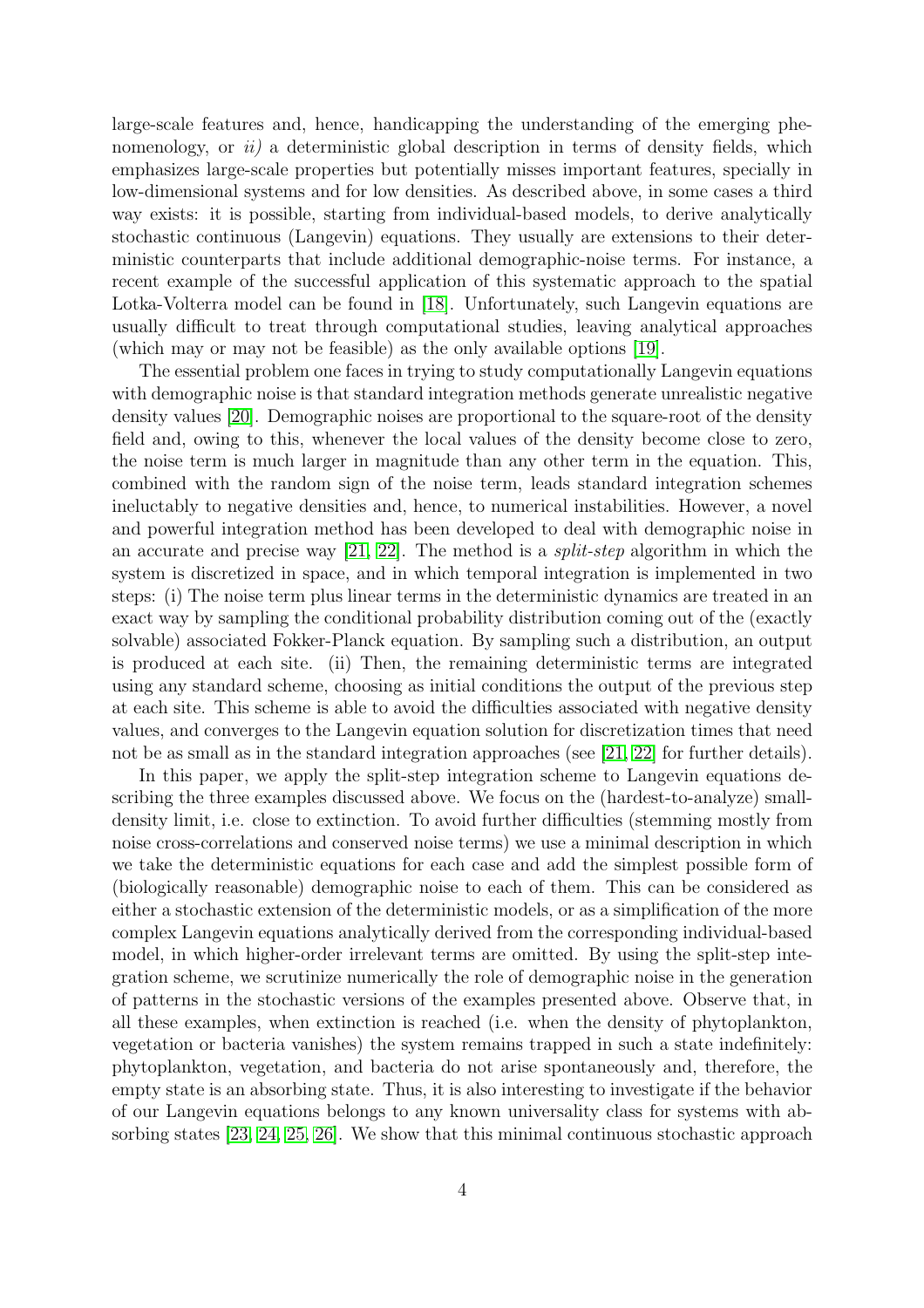keeps the relevant fluctuations present at the discrete level in the studied examples and, in consequence, is able to reproduce the most significant phenomenology and key features observed in the microscopic-level counterparts.

#### 2 Patterns in Oceanic Plankton

The Levin-Segel model (LSM) is defined by a set of two deterministic equations accounting for the basic interactions between a population of phytoplankton (autotrophic organisms) and zooplankton (heterotrophic organisms that feed on phytoplankton, i.e. grazers) [\[6,](#page-16-4) [7\]](#page-16-5). If  $\rho(\mathbf{x}, t)$  is the density of phytoplankton at position x and time t, and  $\phi(\mathbf{x}, t)$  the density of zooplankton at the same coordinates, the LSM may be written as:

<span id="page-4-0"></span>LSM 
$$
\Longrightarrow
$$
 
$$
\begin{cases} \partial_t \rho(\mathbf{x}, t) = a\rho + b\rho^2 - w\rho\phi + D\nabla^2 \rho \\ \partial_t \phi(\mathbf{x}, t) = w_2 \rho\phi - \lambda \phi^2 + D_2 \nabla^2 \phi, \end{cases}
$$
 (1)

where a, b, w, D,  $w_2$ ,  $\lambda$  and  $D_2$  are constants [\[27\]](#page-17-11). The first two terms on the right hand side of the first equation describe the growth and replication of phytoplankton cells, the third one the mortality due to zooplankton consumption, and the fourth one the diffusion of cells. Similarly, the first and last terms on the r.h.s. of the second equation describe the growth of the zooplankton population due to grazing and effective diffusion, respectively, while the second one is a saturation term imposing a certain carrying capacity.

Together with the trivial extinction state,  $\rho(x,t) = \phi(x,t) = 0$ , and the (biologically implausible) state in which  $\phi$  vanishes and  $\rho$  diverges, Eqs.[\(1\)](#page-4-0) have a spatially uniform stable equilibrium in which  $\rho = a\lambda/(ww_2 - b\lambda)$  and  $\phi = aw_2/(ww_2 - b\lambda)$ , provided  $ww_2 > b\lambda$  and  $w_2 > b$ . In the usual way, the separation of scales between diffusion constants allows for Turing patterns to emerge [\[4\]](#page-16-2); in particular, when the ratio  $D_2/D$ is larger than a certain constant  $K_{cr}$  (which is a combination of some parameters [\[7\]](#page-16-5)), the homogeneous state becomes unstable, entailing pattern formation. Thus, the line  $D_2/D = K_{cr} > 1$  separates the zones of the parameter space where it is possible to generate Turing patterns from those where the homogeneous state is stable (see blue curve of Fig.1 in  $[9]$ ).

As mentioned above, an individual-level version of that model was introduced by Butler and Goldenfeld [\[9\]](#page-16-7). Based on the interactions between phytoplankton  $(P)$  and zooplankton  $(Z)$  proposed by the LSM, it explicitly writes reaction equations for the different sources of reproduction and mortality:

$$
P \xrightarrow{a} PP \qquad PP \xrightarrow{b/V} PPP
$$
  
\n
$$
PH \xrightarrow{w/V} HH \qquad HH \xrightarrow{\kappa/V} H
$$
 (2)

(where V is the volume of a well-mixed patch where these reactions are considered, and  $w = w_2$  is assumed), together with the passive diffusion of the agents. From the proposed set of individual interactions, by using standard field-theory techniques [\[11,](#page-16-9) [28\]](#page-17-12), a set of coupled Langevin equations for the density fields was deduced. Such equations coincide at the deterministic level with Eq.[\(1\)](#page-4-0), but they include additional noise terms (see Eq.(15) in [\[9\]](#page-16-7)). As shown analytically by the authors, this stochasticity greatly enlarges –owing to a resonant amplification of fluctuations [\[29\]](#page-17-13)– the region in which patterns emerge, leaving only a small region of parameter space with homogeneous stable solutions.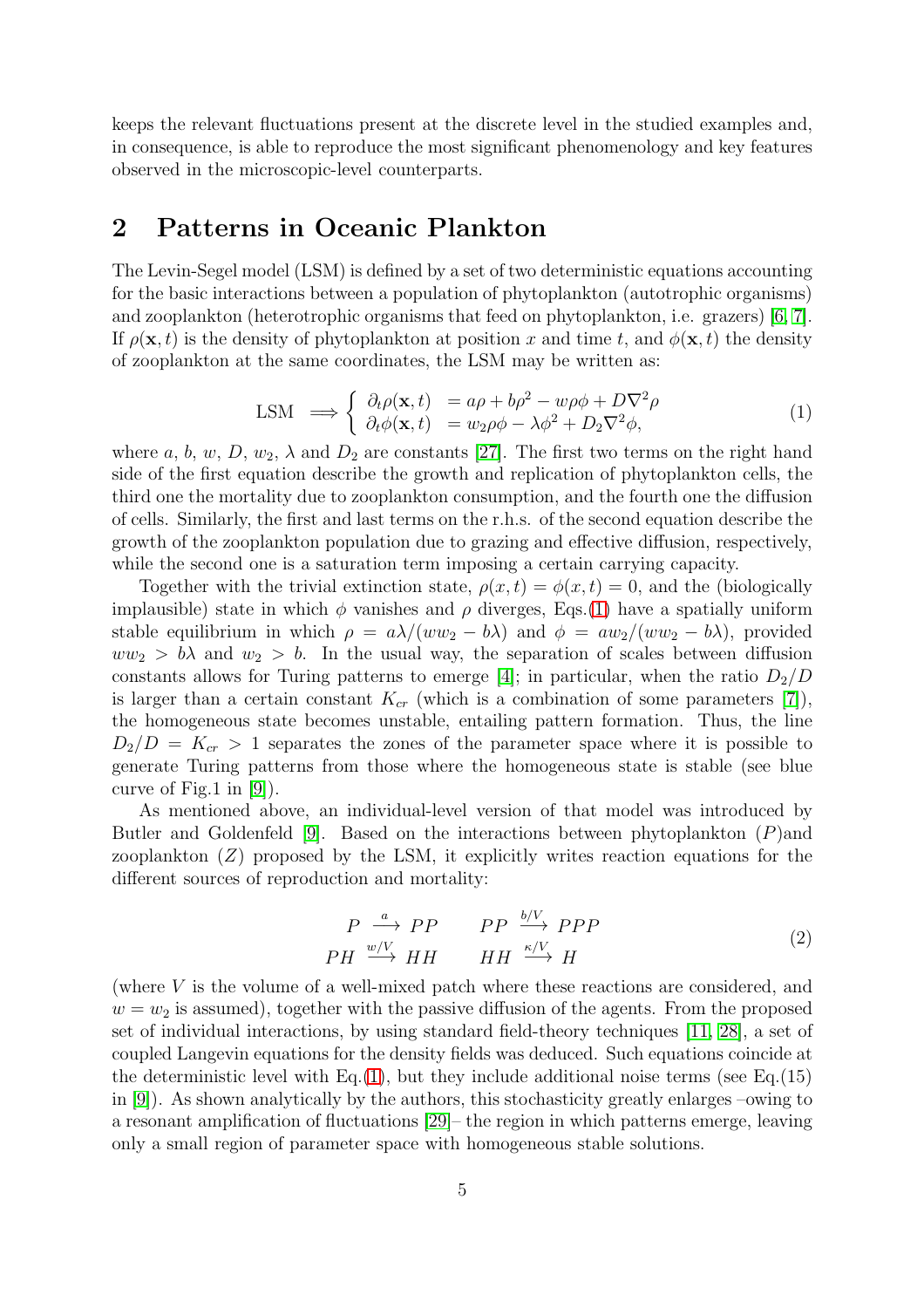The actual complex form of the noise in these Langevin equations makes it difficult (if not impossible) to verify numerically the analytical result at the mesoscopic level. Of course, it is always possible to perform direct simulations at the microscopic level, but here we are interested in the mesoscopic –Langevin– description. In order to incorporate to the relevant individual-level fluctuations to the set of discrete equations in Eqs.[\(1\)](#page-4-0), we add demographic-noise terms to each of the differential equations in the simplest possible form compatible with biological constraints:

<span id="page-5-0"></span>S-LSM 
$$
\Longrightarrow
$$
 
$$
\begin{cases} \partial_t \rho(\mathbf{x},t) = a\rho + b\rho^2 - w\rho\phi + D\nabla^2 \rho + \sigma \sqrt{\rho} \eta(\mathbf{x},t) \\ \partial_t \phi(\mathbf{x},t) = w_2\rho\phi - \lambda \phi^2 + D_2\nabla^2 \phi + \sigma_2 \sqrt{\rho \phi} \eta_2(\mathbf{x},t), \end{cases}
$$
(3)

where  $\sigma$  and  $\sigma_2$  are constants, and  $\eta$  and  $\eta_2$  are delta-correlated Gaussian noise (i.e. white noise) terms [\[30\]](#page-18-0). Heuristically, one can argue that –as it is usually the case in particle systems, and as a direct consequence of the central limit theorem– the noise amplitude has to be proportional to the square-root of the involved densities. Observe that, in the case of zooplankton, reproduction and mortality are related to the presence of phytoplankton; therefore, the variance of the new noise term must be proportional to both zooplankton and phytoplankton densities; for phytoplankton, the leading order of approximation leaves the variance of the noise proportional to the phytoplankton density. Alternatively, it is not difficult to show that these terms, present in the detailed derivation in [\[9\]](#page-16-7), are the leading terms in that approach. Higher-order corrections are irrelevant in the renormalization group sense and noise cross-correlations, which might not be irrelevant, are anyhow perturbatively generated. The advantage of our simplification is that, now, the resulting set of Langevin equations can be numerically studied by direct application of the split-step integration scheme for Langevin equations with square-root noise [\[21,](#page-17-5) [22\]](#page-17-6).

We use the integration scheme in a 2-dimensional lattice of lateral size L. We study the change in time of the spatially-averaged density of both fields,  $\bar{\rho}$  and  $\bar{\phi}$ , starting from a homogeneous state, and determine how that behavior is altered by changing the control parameter a while fixing the rest of parameters in Eqs.  $(3)$ . As happens with the original LSM, we find two phases: an active phase, where both phytoplankton and zooplankton reach a stationary non-trivial state, and an absorbing phase, where the primary extinction of phytoplankton leads unavoidably to zooplankton extinction. The integration algorithm permits us to reproduce generically patterns almost all along the active phase, allowing for a numerical verification, at the mesoscopic level, of the analytical findings in [\[9\]](#page-16-7) (see Fig[.1\)](#page-6-0).

Note that the lack of a saturation term for phytoplankton in Eqs.[\(3\)](#page-5-0) could lead to the erroneous conclusion that its averaged density could grow boundlessly in the supercritical phase (i.e. no stationary state would be possible). Interestingly, it is the coupling between fields in the zooplankton equation that keeps the phytoplankton field bounded: when phytoplankton density grows, the positive coupling in the  $\phi$  equation entails a consequent zooplankton density growth which, in turn, has a bounding effect on phytoplankton density. Thus, zooplankton acts as an inhibitor and stabilizes the phytoplankton population.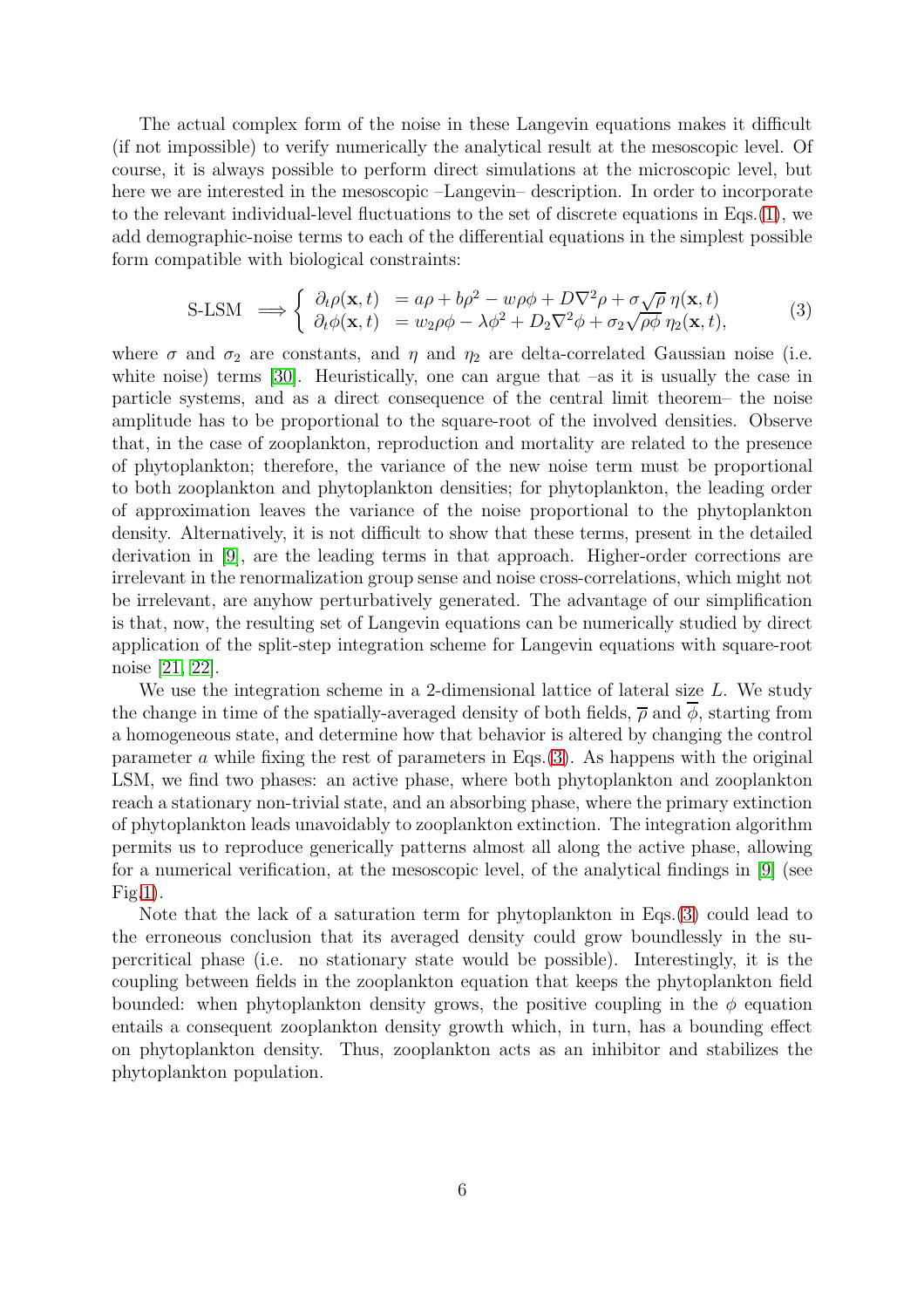

<span id="page-6-0"></span>Figure 1: Up: Generic phase diagram of the stochastic version of the LSM. Down: Representative examples of the disordered patterns formed by the phytoplankton population in the supercritical phase.

#### Critical properties and universality

To study universality issues at the transition point, and in deference to the simplest biology (without active aggregation), we relax the assumption that  $D_2 \gg D$  and, actually, set  $D = D_2$  to a small value –see caption of Fig[.2.](#page-7-0) This enhances the convergence to the asymptotic state while avoiding the presence of "Turing-like" effects (as  $D/D_2 = 1$ ). As the condition  $b \neq 0$  in Eqs.[\(1\)](#page-4-0) is essential for both the original [\[7\]](#page-16-5) and extended [\[9\]](#page-16-7) versions of the model to show a non-homogeneous solution, we also impose  $b = 0$  in order to challenge the ability of our new description to show patterns.

As can be seen in the left panel of Fig[.2](#page-7-0) (inset), starting from a homogeneous initial condition, for values of a below  $a_c = 0.31740(5)$  and large system sizes there is an initial power-law decay of the phytoplankton population density which eventually goes extinct in a finite time. For values of  $a$  above such value, the population eventually reaches a stationary state with a non-zero density for both species. At  $a = a_c$ , the system undergoes a second-order phase transition characterized by the scale-invariant decay of the density following a power law of exponent  $\theta = 0.49(5)$ .

As a consequence of the existence of a critical point, one expects scale-invariant be-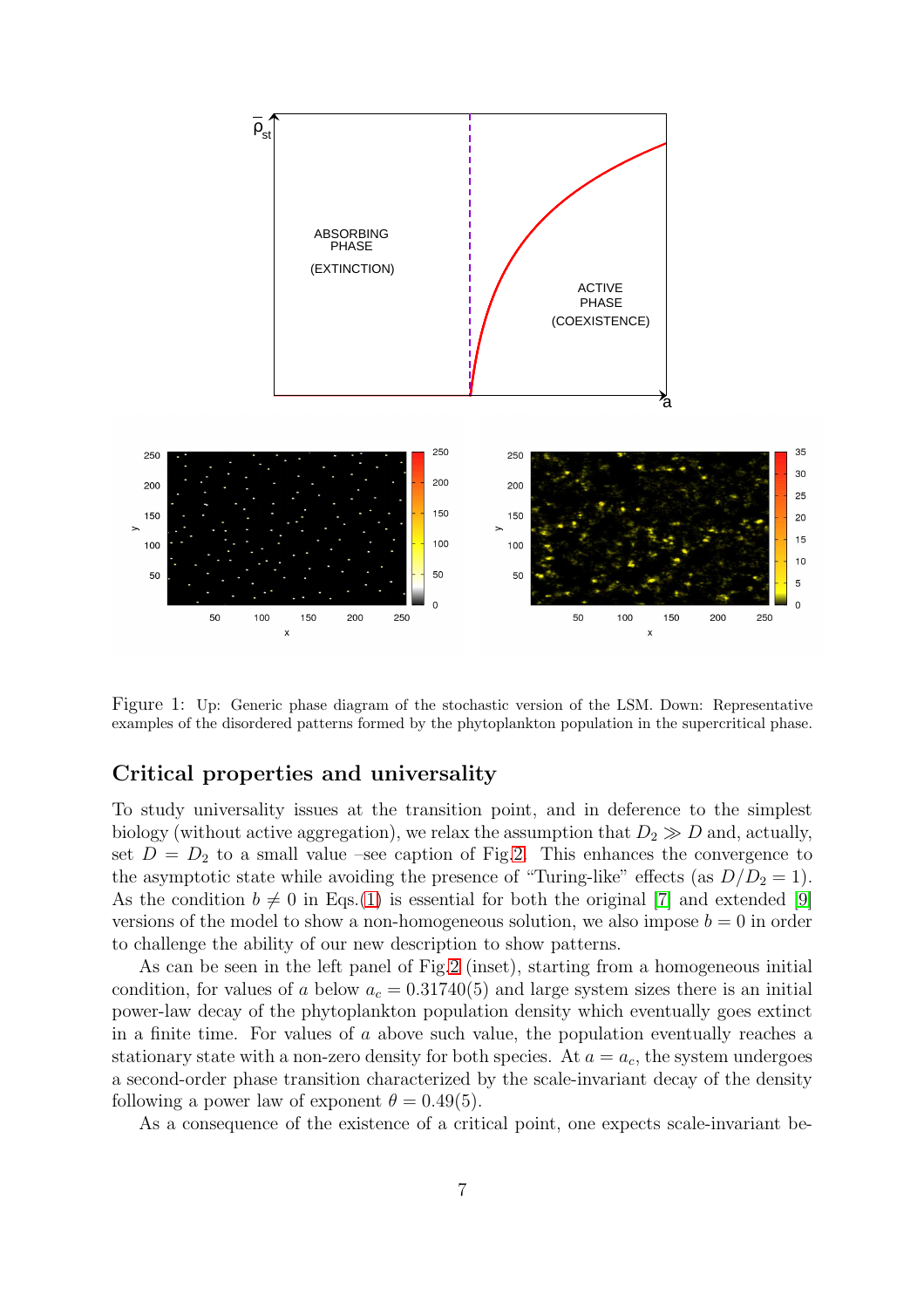

<span id="page-7-0"></span>Figure 2: Dynamic behavior of the S-LSM with parameters  $b = 0$ ,  $w = w_2 = 1$ ,  $D = D_2 = 0.25$ ,  $\lambda = 1$ ,  $\sigma = \sigma_2 = \sqrt{2}$  and  $dt = 0.1$ . Left: Temporal decay (in MonteCarlo steps) of the spatial average of phytoplankton density, starting from a homogeneous distribution, for different system sizes. Inset: Resulting curve of multiplying  $\overline{\rho}(t)$  by  $t^{\theta}$ , using a system of linear size  $L = 2^{11}$  (i.e. 4, 194, 304 sites); the horizontal curve corresponds to the critical point. Right: Mean quadratic radius (upper curve), number of sites with non-zero density and survival probability (lower curve) for the spreading of a localized seed of phytoplankton and zooplankton in an otherwise empty system.

havior of other quantities.  $i$ ) Performing simulations starting from an initial small density for both fields, localized at a single point, we can study how the population spreads over an otherwise empty system. At the critical point, the mean quadratic radius of the population (mean square distance of the population border to the original "seed"),  $r^2$ , the number of lattice sites with a non-zero density of any of the two species,  $N_s$ , and the survival probability of the population,  $P_s$ , change with time following a power law of exponents  $z_{spr} = 1.13(2)$ ,  $\eta = 0.23(2)$  and  $\delta = 0.42(2)$ , respectively (see right panel of Fig[.2\)](#page-7-0). *ii*) The stationary density of the smaller sizes (see left panel of Fig.2) on the linear system size L, follows a power law described by  $\rho_{st} \sim L^{\beta/\nu_{\perp}}$ . This is also the case of the survival time of experiments started from homogeneous conditions,  $t_{sur}$ , which depends on L following a power law of exponent  $\nu_{\parallel}/\nu_{\perp}$  (see table 1 for actual values, and left panel of Fig.  $3$ ).

|                |            |            |            | $\sim$ spr | $\nu$    | $\nu_{\parallel}/\nu$ |
|----------------|------------|------------|------------|------------|----------|-----------------------|
| [46, 47]<br>DP | 0.4505(10) | 0.4505(10) | 0.2295(10) | 1.1325(10) | 0.795(4) | .766(2`               |
| S-LSM          | 0.49(5)    | 0.42(2)    | 0.23(2)    | 1.13(2)    | 0.83(5)  | .73(5)                |
| S-Shnerb       | 0.47(5)    | 0.48(2)    | 0.23(2)    | 1.16(2)    | 0.79(5)  | 75(5)                 |

Table 1: Critical exponents obtained with the simple stochastic versions of the deterministic models analyzed in the text, plus the corresponding values for the directed percolation (DP) universality class. The exponents for the "Brownian Bug" model, in agreement with the DP universality class, can be found in [\[48\]](#page-19-2).

The right panel of Fig[.3](#page-8-0) is an illustrative example of the spatial distribution of the phytoplankton population in the supercritical stationary states. As we can see, phytoplankton form disordered patterns with patches of different sizes with non-zero density.

In summary, the set of equations Eqs.[\(3\)](#page-5-0) with  $b = 0$  and  $D/D_2 = 1$  is not only able to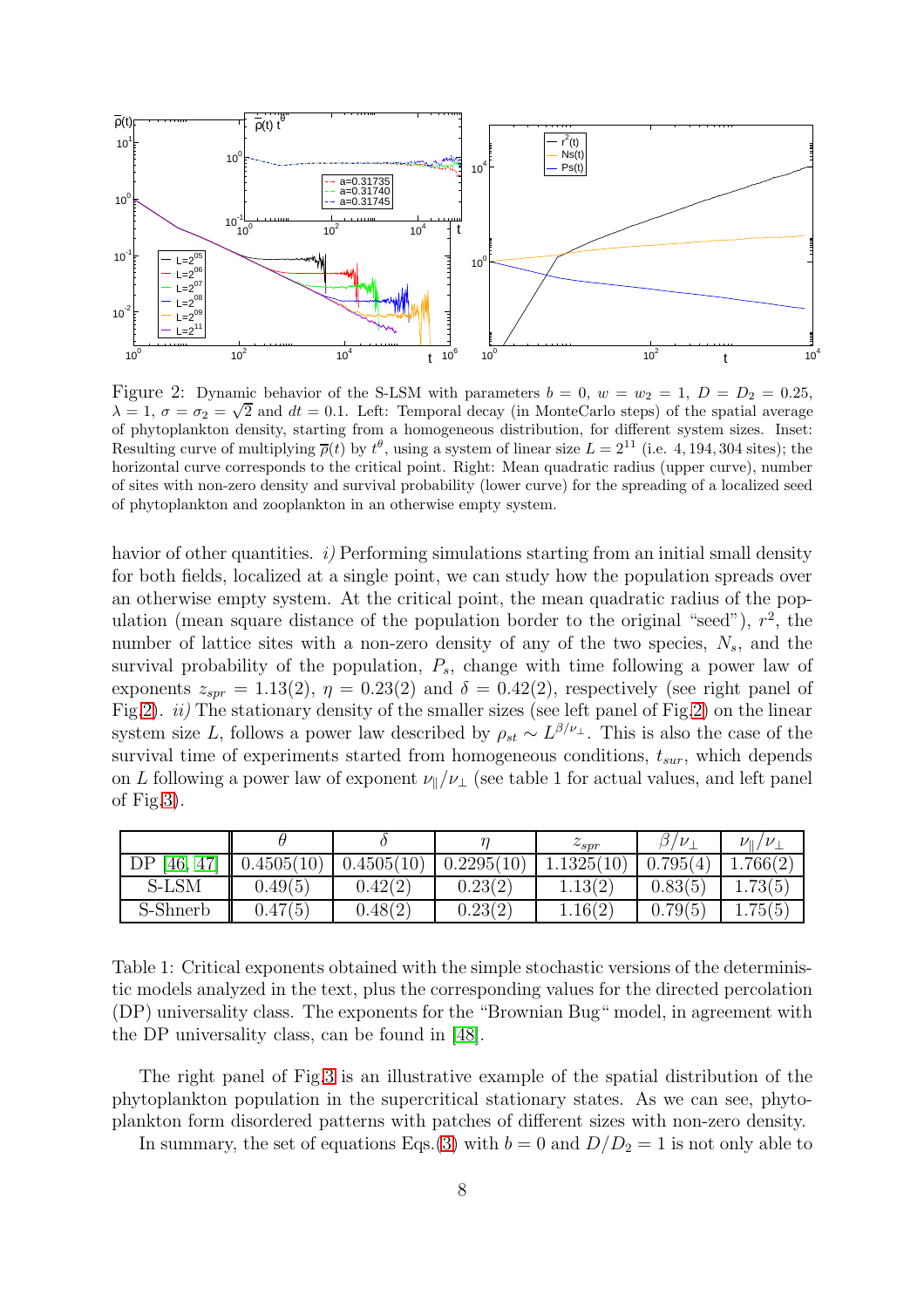

<span id="page-8-0"></span>Figure 3: Up: Finite-size scaling of the stationary values depicted in Fig[.2](#page-7-0) (left panel) and the survival time for homogeneous experiments when using a threshold for the survival probability of 0.1. Down: Typical snapshot of the phytoplankton density in the supercritical phase.

describe patchiness in its spatial distribution (a common feature or real phytoplanktonzooplankton populations [\[7,](#page-16-5) [31\]](#page-18-1)), but also shows a richer, non-trivial phenomenology not observed in the original deterministic formulation, which stems from stochasticity. Careful inspection reveals that the derived set of critical exponents (see table 1) corresponds to the universality class of directed percolation, which controls many transitions into absorbing states [\[23,](#page-17-7) [24,](#page-17-8) [25,](#page-17-9) [26\]](#page-17-10). The reasons why this model, as well as the rest of models discussed in the paper, belongs to the Directed Percolation universality class are discussed in the Appendix. Analogously, our approach also permits us to study a region of parameters in which either supercritical DP clusters or other non-trivial patterns emerge (see Fig[.1\)](#page-6-0), and verify that this region is indeed largely enhanced with respect to the deterministic predictions.

#### 3 Patterns in Vegetation in Semi-Arid Environments

Aimed at describing the patterns of vegetation observed in semi-arid zones, Klausmeier introduced a model that keeps track of the interactions between vegetation biomass and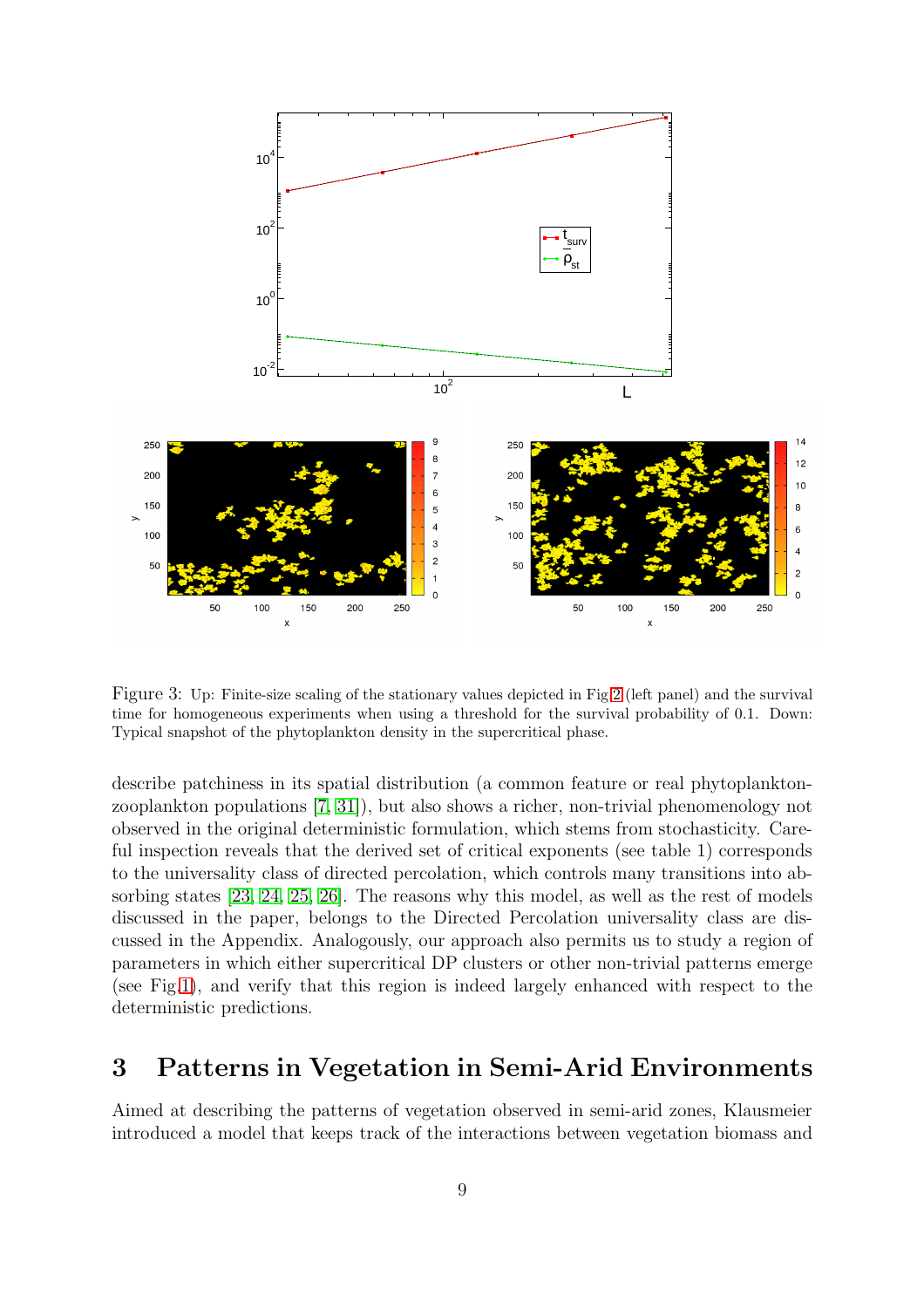water in such ecosystems [\[12\]](#page-16-10). This model, as well as an extension to it including a more complex water diffusion term [\[13\]](#page-16-11), leads to pattern formation only in the "Turing limit" (i.e. very different diffusion rates for the vegetation and water density fields), or in inhomogeneous media.

Shortly afterward, Shnerb et al. revisited the problem in a series of papers [\[14,](#page-16-12) [32,](#page-18-2) [33,](#page-18-3) [34\]](#page-18-4), introducing a simplified, combined version of the two previously mentioned models with the intention of reproducing the disordered patterns frequently observed in semi-arid plains. If  $\rho$  represents the biomass density, and  $\phi$  water density, the equations read:

<span id="page-9-0"></span>
$$
\text{Shnerb} \implies \begin{cases} \partial_t \rho(\mathbf{x}, t) = -a\rho + w\rho\phi + D\nabla^2 \rho \\ \partial_t \phi(\mathbf{x}, t) = R - w_2\rho\phi - \kappa\phi + D_2\nabla^2 \phi - \mathbf{v}.\nabla \phi, \end{cases} \tag{4}
$$

where a, R, w,  $w_2$ ,  $\kappa$ , and D are constant parameters, and **v** is a constant velocity vector. In this model, vegetation (first equation) grows in the presence of water, there is an effective diffusion due to, e.g. seed dispersal, and there is also competition for water, here represented by the first term on the r.h.s. On the other hand, water density (second equation) increases due to precipitation  $(R)$  and decreases due to consumption and evaporation (second and third term on the r.h.s.); it can also flow from high to low places, as represented by the last term of the r.h.s.

Eqs.[\(4\)](#page-9-0) exhibit two different homogeneous equilibria: a trivial state where vegetation goes extinct and water reaches the stationary value imposed by precipitation ( $\rho = 0, \phi =$ R), and a nontrivial one where both reach a stationary state given by  $(\rho = (R-a)/(aw_2))$ ,  $\phi = a$ ). In the absence of cross-diffusion terms like the one proposed in [\[13\]](#page-16-11) or anisotropies such as the one imposed by  $v \neq 0$ , the system lacks unstable homogeneous solutions that can be perturbed in order to obtain the desired patterns.

Shnerb and coauthors realized that Eqs.[\(4\)](#page-9-0) are able to show realistic disordered patterns when a seasonal removal of biomass below a certain threshold is introduced [\[14,](#page-16-12) [32\]](#page-18-2), and/or an additional selective mortality that depends on the neighboring biomass [\[14\]](#page-16-12). Both mechanisms account in some effective way for stochastic effects at low densities, although they somehow mix different scales of description.

We follow now the steps of the previous section to reproduce disordered patterns in a systematic way without resorting to integration prescriptions [\[35\]](#page-18-5). In analogy with the previous section, we introduce a simple demographic noise term in the equation for the vegetation biomass density. As in the case above, we set  $v = 0$  (i.e. no anisotropy or inhomogeneous soil) and  $D/D_2 = 1$ . The resulting equations for the stochastic version of the Shnerb model (S-Shnerb) are:

<span id="page-9-1"></span>S-Shnerb 
$$
\Longrightarrow
$$
 
$$
\begin{cases} \partial_t \rho(\mathbf{x}, t) = -a\rho + w\rho\phi + D\nabla^2 \rho + \sigma \sqrt{\rho} \eta(\mathbf{x}, t) \\ \partial_t \phi(\mathbf{x}, t) = R - w_2 \rho\phi - \kappa\phi + D_2 \nabla^2 \phi, \end{cases}
$$
(5)

where the terms and constants are as explained for  $Eq.(4)$  $Eq.(4)$ , and the new term is identical to the one introduced for phytoplankton in the previous example.

Using again the split-step integration scheme, and choosing the precipitation density R as tuning parameter, we observe that, for  $R < R<sub>c</sub> = 0.40835(5)$ , the spatially-averaged density of vegetation biomass decays until the population becomes extinct, while for  $R > R_c$ , it reaches a non-trivial stationary state. The system undergoes a phase transition between these two states at  $R = R_c$ , where  $\bar{\rho}$  decays asymptotically toward extinction following a power-law. On the other hand, the averaged water field,  $\phi$ , eventually reaches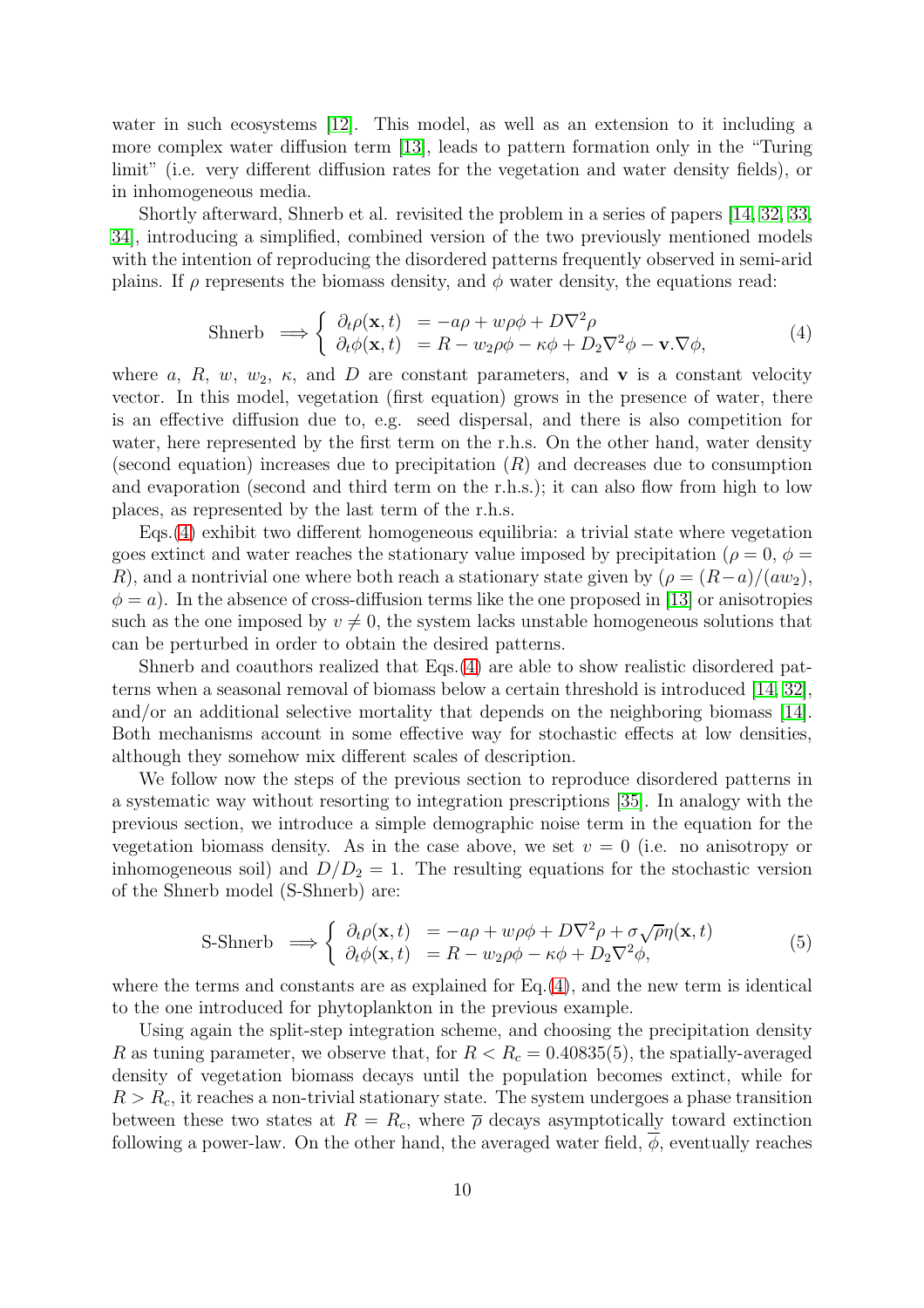a stationary value in any of the three situations. For  $R < R_c$ ,  $\overline{\phi}$  grows with R, while for  $R > R_c$ , that value decreases as R (and  $\rho_{st}$ ) increases.

Once more, the biological processes involved shed light on how the stationary state is achieved in the absence of a saturation term in Eq.[\(5\)](#page-9-1). As described above, when the vegetation population goes extinct, larger values of the precipitation constant R lead to larger values of the average water density  $\overline{\phi}$ . On the other hand, there is a change in trend when vegetation survives. For values of  $R$  into the supercritical phase, the larger the precipitation parameter is, the better the conditions for vegetation growth are. In consequence, the average biomass  $\bar{\rho}$  reaches a larger value at the stationary state, and the improved consumption influences the average value of the water density, which decreases with the increase of R. Therefore, increasing  $R$  entails a decrease in the average of linear terms in the  $\rho$  equation, which keeps bounded the biomass field. The competition for the available resource (water) acts as an inhibitor, which allows the vegetation density to reach a well-defined stationary state, acting as an effective carrying-capacity term.



<span id="page-10-0"></span>Figure 4: Behavior of Eqs.[\(5\)](#page-9-1) with  $a = 0.2$ ,  $w = 1$ ,  $w_2 = 1.2$ ,  $\kappa = 1$ ,  $D = D_2 = 0.25$  and  $\sigma = \sqrt{2}$ . Up: Spreading observables (main panel) and stationary observables (inset) for  $R = R_c = 0.40835$ . Down: Typical snapshot of the vegetation density in the supercritical phase.

Analyzing both the dynamic and stationary behaviors of Eqs.[\(5\)](#page-9-1), we obtain the curves and exponents shown in Fig [4](#page-10-0) and table 1. As in the previous case, the existence of a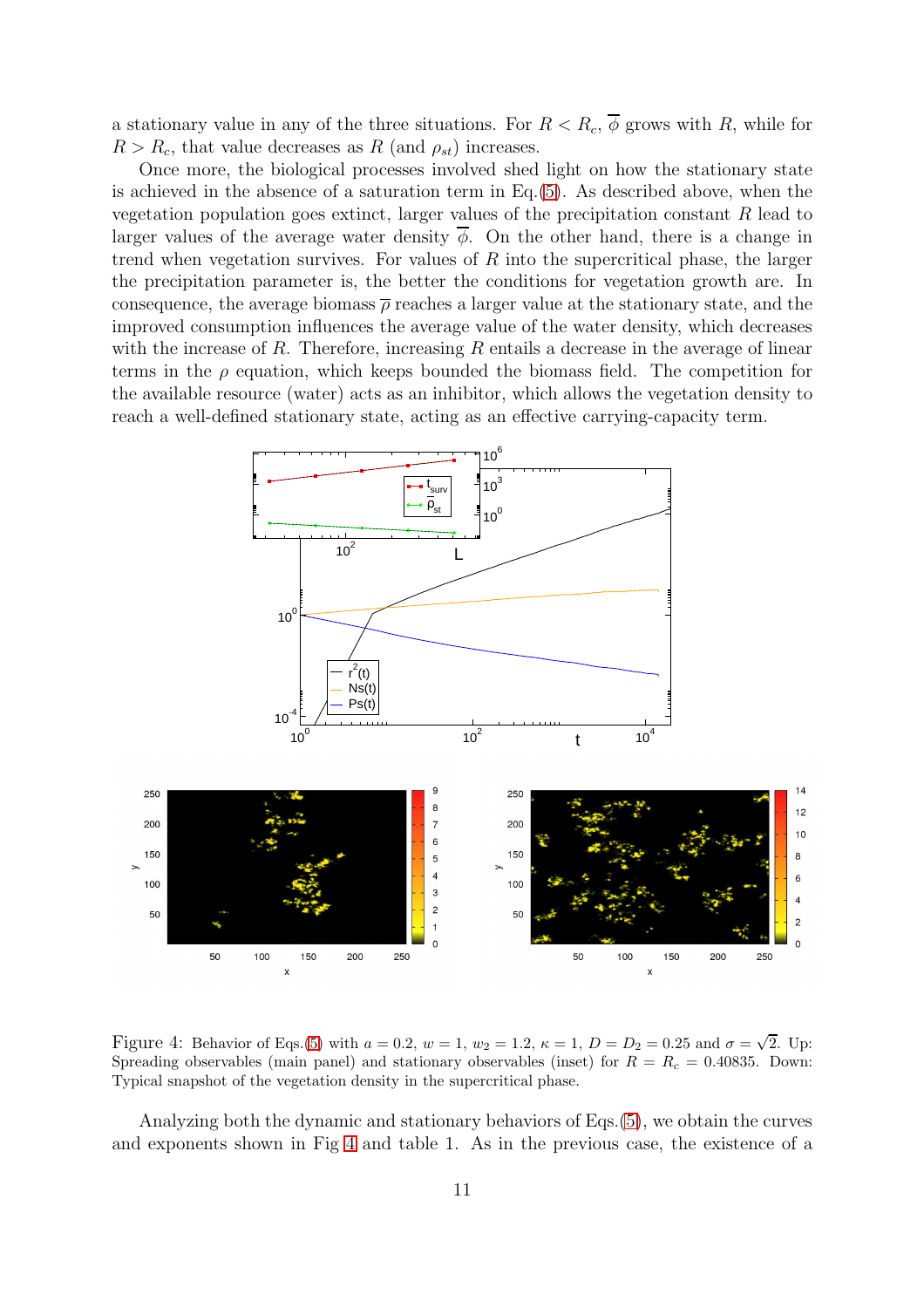critical point entails scale invariance that is translated into power-law observables and disordered clusters of vegetation of any size. For  $R = R_c$  and above, it is possible to find the desired disordered patterns with these equations (see right panel of Fig[.4\)](#page-10-0). As in the example above, the measured critical exponents agree (within error bars) with those of the DP class (see table 1 and Appendix).

#### 4 Brownian bugs

As a third and final example, we present an individual-based model: the "interacting Brownian bug" (IBB) model [\[15,](#page-16-13) [16\]](#page-17-0). It consists of branching-annihilating Brownian particles (bugs, bacteria, etc) interacting with each other within a finite distance,  $l$  [\[15\]](#page-16-13). Particles move off-lattice in a d-dimensional space, and their dynamics is such that they can diffuse at rate 1, performing Gaussian random jumps of variance  $2D$ ; disappear spontaneously, at some rate  $\beta_0$ ; or branch, creating an offspring at their location with a density-dependent rate  $\lambda$  modeling competition:

$$
\lambda(j) = \max\{0, \lambda_0 - N_l(j)/N_{sat}\},\tag{6}
$$

where j is the particle label,  $\lambda_0$  (reproduction rate in isolation) and  $N_{sat}$  (saturation number) are fixed parameters, and  $N_l(i)$  stands for the number of particles within a radius l from j. The control parameter is given by  $\mu = \lambda_0 - \beta_0$ : the system is active above some  $\mu_c$  and absorbing below. In the active phase, owing to the density-dependent dynamical rules, particles group together forming clusters with a characteristic size. Well inside the active phase, when these clusters start filling the available space, they selforganize in spatial patterns with remarkable hexagonal order.

The IBB model can be cast into a continuous stochastic equation [\[15,](#page-16-13) [17\]](#page-17-1). Indeed, by applying the same standard techniques as above, a Langevin equation for the density  $\rho$ of bugs can be derived [\[17\]](#page-17-1):

<span id="page-11-0"></span>
$$
\frac{\partial \rho(\mathbf{x},t)}{\partial t} = \mu \rho + D \nabla^2 \rho - \frac{\rho}{N_s} \int_{|\mathbf{x}-\mathbf{y}|
$$

where the noise amplitude  $\sigma$  is a function of the microscopic parameters,  $\eta(\mathbf{x}, t)$  is a normalized Gaussian white noise, and higher order terms and cross-correlations (irrelevant in the renormalization group sense) have been neglected. Remarkably, the deterministic part of Eq.[\(7\)](#page-11-0), including a non-local saturation term, is a particular case of the equation proposed by Fuentes et al. [\[36\]](#page-18-6) as a model for competition-induced pattern formation, in which the non-linear term is:

$$
-\rho(\mathbf{x},t)\int d\mathbf{y}F(\mathbf{x}-\mathbf{y})\rho(\mathbf{y},t)
$$
\n(8)

and F is a generic kernel or influence function (which becomes a step function in Eq.[\(7\)](#page-11-0)).

A numerical integration of Eq.[\(7\)](#page-11-0) relying on the split-step scheme has been recently performed [\[17\]](#page-17-1). It reproduces very accurately the phenomenology of the microscopic IBB model described above: there is a critical point in the DP class separating the patterned active phase from the absorbing phase. Two important observations are in order: *i*) As carefully discussed in  $[17]$  and illustrated in Fig[.5](#page-12-0) the resulting ordering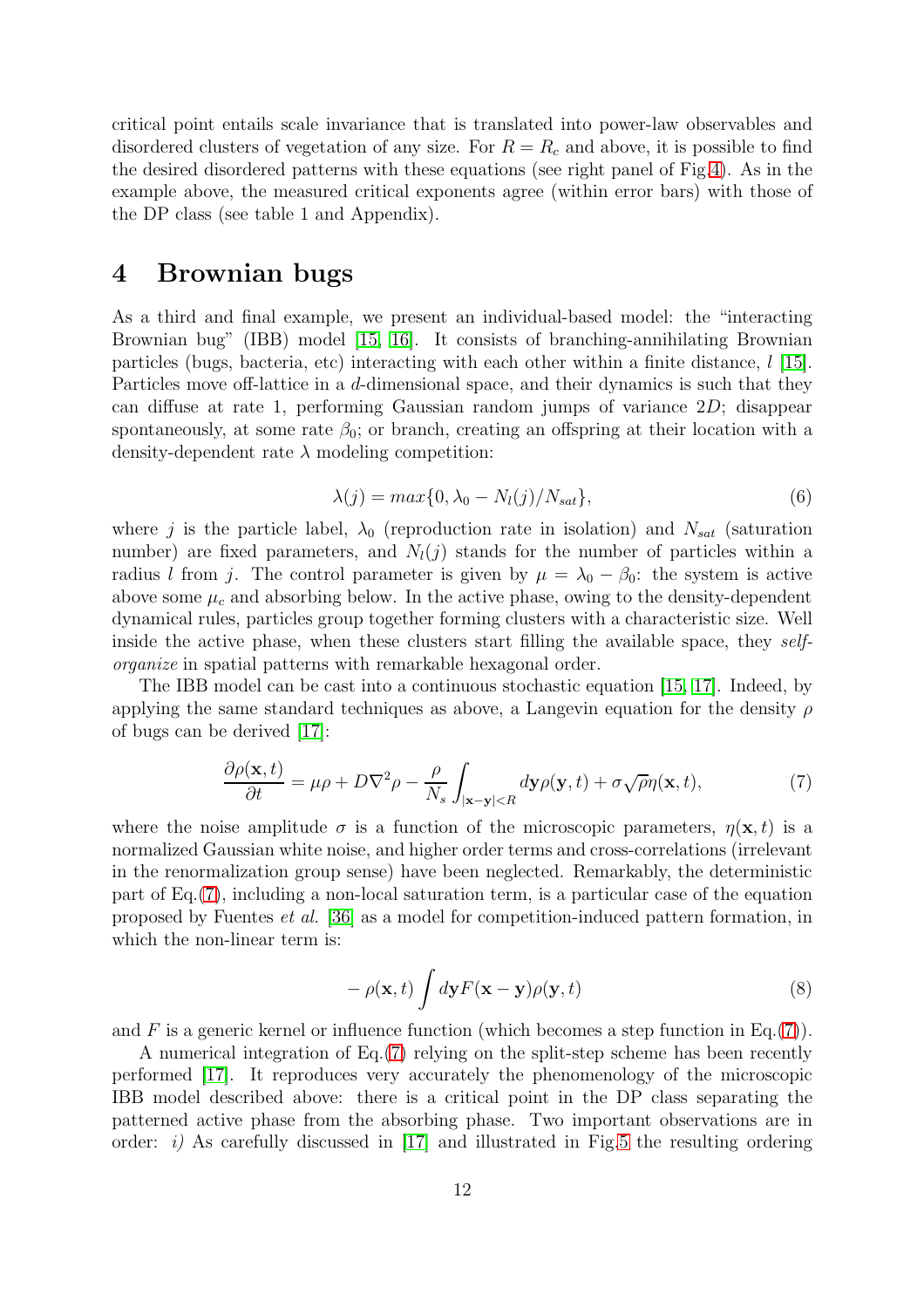

<span id="page-12-0"></span>Figure 5: Different patterns for different parameter values as obtained from a numerical integration of Eq.  $(7)$ . The amplitude of the noise decreases monotonously from  $(a)$  to  $(d)$ .

is not "perfect" as would be the case for the corresponding deterministic equations. The presence of demographic noise induces "defects" and the resulting distribution of clusters is not a perfect regular crystal-like structure (which is actually precluded in two dimensional equilibrium systems by fundamental physics principles, i.e. the Mermin-Wagner theorem). In fact, as shown in [\[17\]](#page-17-1) the spatial structure (including defects, as well as their dynamics and statistics) is perfectly described by the theory of (equilibrium) two-dimensional melting.  $ii$ ) As shown in [\[37\]](#page-18-7) the case in which the kernel is Gaussian does not lead generically to clustering but rather to homogeneous solutions. However, it has been recently observed that, by introducing demographic noise, robust patterns similar to those reported above emerge. These are purely noise-induced patterns [\[38,](#page-18-8) [39\]](#page-18-9), that can be reproduced by our approach.

#### 5 Conclusions

Connecting scales of observation is an important and delicate task. Important features of the individual level can be lost during the scaling up to the level of the population unless a rigorous approach is followed. In cases where a careful deduction of coarsegrained equations can be performed, these can be difficult to deal with. A trade-off between realism and complexity is to be resolved attending to the desired features to be reproduced by the continuous equations.

Simple forms of demographic noise, added to standard deterministic equations for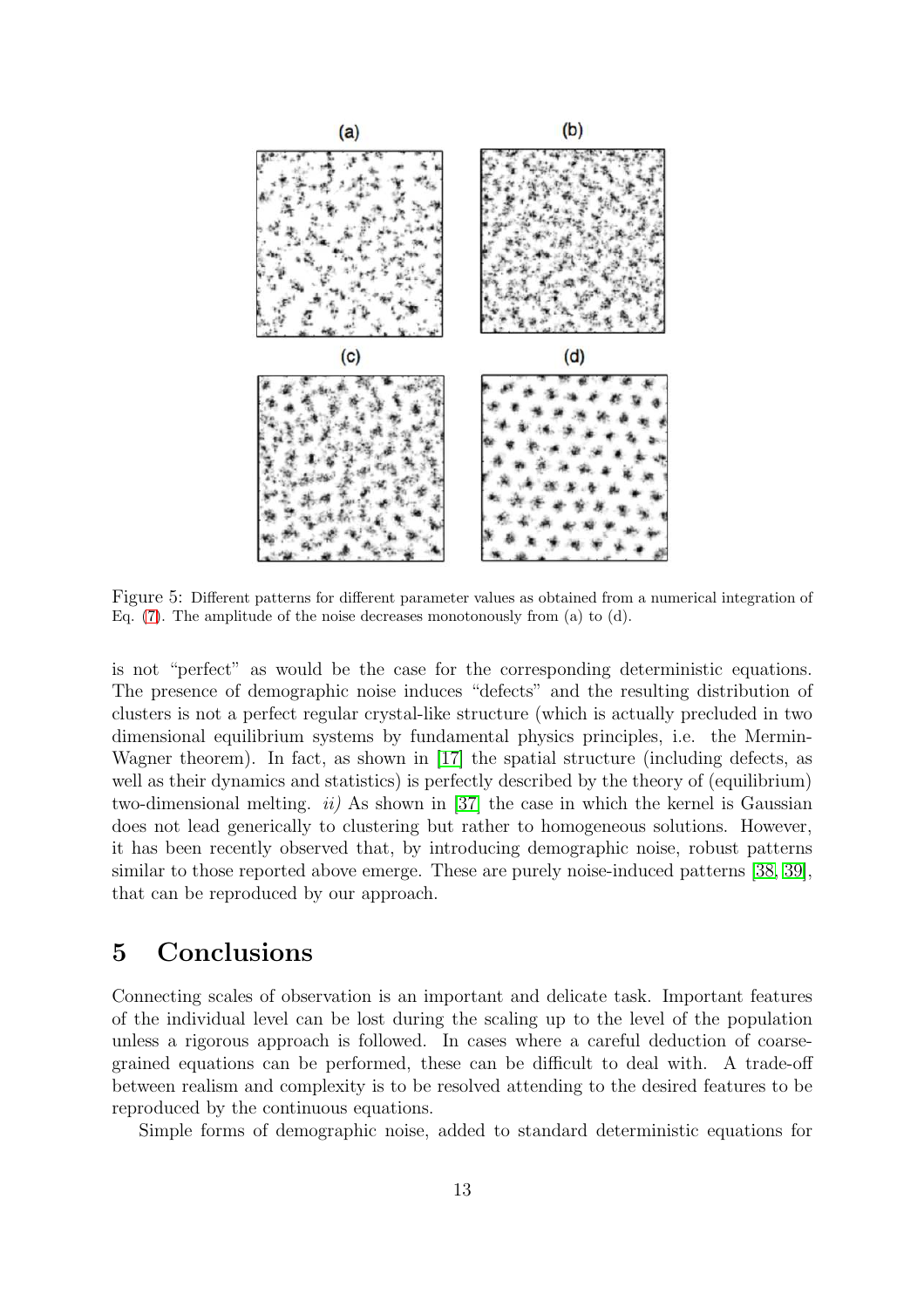different problems involving pattern formation, suffice to provide a much more precise description of the underlying "microscopic" dynamics. We have considered three different examples: plankton dynamics, a model for vegetation growth in semiarid environments, and a model for interacting and diffusing particles. In all these cases, by adding demographic noise –even in its simplest form– the regions in the parameter space where patterns appear are greatly enlarged. Intrinsic noise also introduces a non-trivial phase transition separating the survival state from the absorbing or extinction one in all the reported examples.

This conclusion is backed by computational studies of the resulting stochastic/Langevin equation for each of the examples. Numerical integration of Langevin equations with demographic ("square-root") noise is feasible owing to a recently proposed split-step integration scheme, avoiding the otherwise unavoidable integration instability associated with this kind of noise.

By using this split-step scheme, we have observed patchy distributions in regions for which the corresponding deterministic approach would only lead to homogeneous steady states. We have located a non-trivial phase transition separating the patchy active phase from the extinction/absorbing phase. Moreover, we have measured the critical exponents associated with such phase transition, finding that the universality class of the investigated examples is directed percolation. This universality class is paradigmatic of systems with absorbing states in the absence of other relevant symmetries. In the two first discussed examples, we have seen that the coupling of activity to a non-conserved, diffusing field does not alter the universality class. Moreover, the absence of an explicit saturation term for activity results to be irrelevant here, as the (inhibitory) ecological interactions between the fields suffice to maintain the density of the interacting species bounded into finite intervals, allowing for a well-defined stationary state (either coexistence or extinction).

In summary, properly derived Langevin equations –constructed either as an extension of deterministic models with additional demographic noise terms or as simplifications of more formally derived complicated stochastic equations– provide a highly valuable tool for the analysis of population-level ecological properties. This is particularly true as long as numerical studies of such Langevin equations (a direct way to explore their phenomenology) are feasible. Simple Langevin equations combined with the split-step integration scheme provide us with a powerful tool to scrutinize population-level features keeping the relevant effects stemming from the underlying discrete nature of individuals.

### Acknowledgments

We gratefully acknowledge support from the Cooperative Institute for Climate Science (CICS) of Princeton University and the National Oceanographic and Atmospheric Administration's (NOAA) Geophysical Fluid Dynamics Laboratory (GFDL), the National Science Foundation (NSF) under grant OCE-10046001, the Spanish MICINN-FEDER under project FIS2009-08451, and from Junta de Andalucía (Proyecto de Excelencia P09FQM-4682). MAM thanks I. Dornic, H. Chaté and, C. López, and F. Ramos, for a long term collaboration on some of the issues presented here.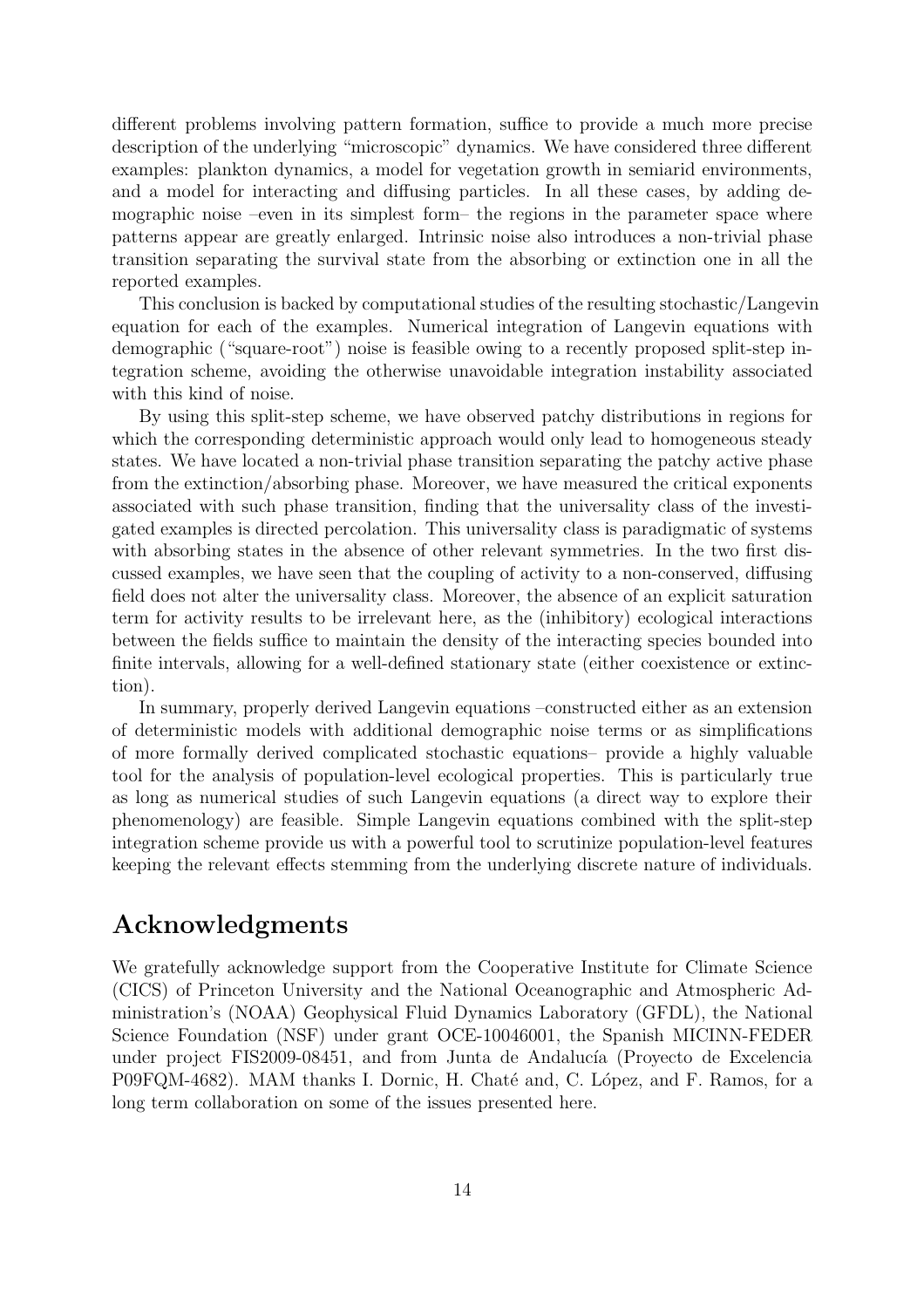## Appendix

We have numerically shown that the critical exponents measured in all of the examples discussed in this paper are directed-percolation like. Here we justify that result by analyzing their corresponding Langevin equations  $Eqs.(3)$  $Eqs.(3)$ ,  $Eqs.(5)$  $Eqs.(5)$ , and  $Eq. (7)$  $Eq. (7)$ .

As conjectured years ago by Janssen and Grassberger [\[40\]](#page-18-10) all systems exhibiting a phase transition into a unique absorbing state, with a single-component order parameter, and no extra symmetry or conservation law, belong to the same universality class whose most distinguished representative is directed percolation (DP). In a field theoretical description this universality class is represented by the Reggeon Field theory (RFT), [\[40\]](#page-18-10) which in terms of a Langevin equation reads:

<span id="page-14-0"></span>
$$
\frac{\partial \rho(x,t)}{\partial t} = \nabla^2 \rho(x,t) + a\rho(x,t) - b\rho^2(x,t) + \sqrt{\rho(x,t)}\eta(x,t) , \qquad (9)
$$

where  $\rho(x, t)$  is the density field at position x and time t, a and b are parameters, and  $\eta(x,t)$  is a delta-correlated Gaussian noise,  $\langle \eta(x,t) \eta(x',t') \rangle = D\delta(x-x')\delta(t-t')$ .

The previous conjecture was confirmed in a large number of computer simulations, series expansion analysis, field theoretical studies, etc. Indeed, the DP universality class has proved to be extremely robust against the modification of many details in the microscopic models. The conjecture of universality has been extended systems with an infinite number of absorbing states [\[41\]](#page-18-11). Also, Grinstein et al. extended the conjecture to the case of multicomponent systems [\[42\]](#page-19-3). Considering, for the sake of simplicity a two-component system with absorbing states, it can generically be described by a set of Langevin equations whose linearized dynamics (ignoring the Laplacian terms and the noise) is generically:

$$
\begin{aligned}\n\partial_t \rho_1(x,t) &= a_{1,1}\rho_1 + a_{1,2}\rho_2 \\
\partial_t \rho_2(x,t) &= a_{2,1}\rho_1 + a_{2,2}\rho_2\n\end{aligned} \tag{10}
$$

and diagonalizing the matrix of the linear coefficients:

$$
\begin{aligned}\n\partial_t \xi_1(x,t) &= \lambda_1 \xi_1 \\
\partial_t \xi_2(x,t) &= \lambda_2 \xi_2\n\end{aligned} \tag{11}
$$

where  $\lambda_1$  and  $\lambda_2$  are the associated eigenvalues and  $\xi_1$  and  $\xi_2$  are the corresponding eigenvectors. The existence of the absorbing state implies that the two eigenvalues are negative. At the critical point one of the two eigenvalues, say  $\lambda_1$  vanishes. If the other one does not, it remains negative, and then fluctuations in  $\xi_2$  continue to decay exponentially with time. This implies that  $\xi_2$  does not experience critical fluctuations in the vicinity of the transition, and so can be integrated out of the problem. Hence, asymptotically, the set of Langevin equations can be reduced to single relevant equation which is precisely Eq.[\(9\)](#page-14-0), ensuing DP behavior.

On the other hand, if the secondary field is conserved (which, in particular, enforces  $a_{2,1}$  and  $a_{2,2}$  to vanish) or there is a hidden symmetry imposing  $\lambda_1$  and  $\lambda_2$  to vanish at the same point, this conclusion can break down. In both of these cases, at the system critical point, the two fields are simultaneously critical (or "massless" or "gapless" using the field theory jargon).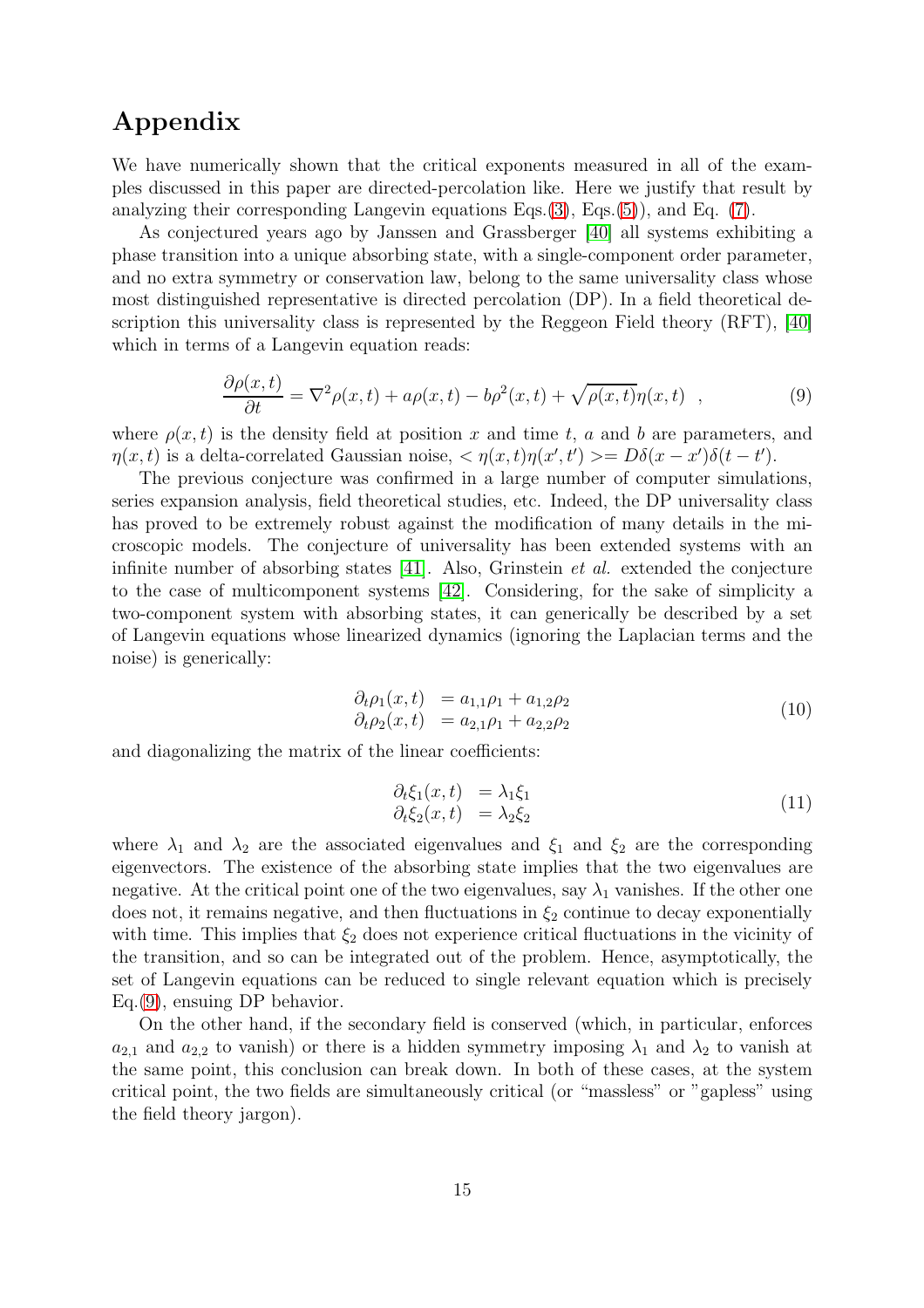Systems in which the density field is coupled to a secondary conserved field indeed exhibit non-DP critical behavior. This is the case of, for instance,  $i$ ) systems related to self-organized criticality in which the activity field is coupled to a conserved non-diffusive background field [\[43\]](#page-19-4) and *ii*) systems in which the secondary field is conserved but *diffusive* [\[44,](#page-19-5) [45\]](#page-19-6).

Let us now return to the three models discussed in this paper.

- a) Let us first scrutinize the simpler case of vegetation patterns as described by Eqs.  $(5)$ . At the critical point the expectation value of  $\rho$  vanishes, while  $\phi$  converges on average to a value  $R/\kappa$  and, for generic values of  $\rho$ , it converges to  $\phi_{st} = (R$  $w_2$  ρ)/κ. Let us remark that these are the noiseless or mean-field expectation values. Defining a new field  $\psi = \phi - \phi_{st}$  and linearizing the dynamics as above, it is straightforward to see that this is an instance of the non-symmetric case discussed above in which the linear terms in both equations do not vanish simultaneously: DP behavior is predicted. Observe also that, after shifting the secondary field, a standard saturation term proportional to  $-\rho^2$  appears in the first equation, i.e. the competition for the available resource (water) acts as an inhibitor generating the necessary effective carrying capacity term (see main text).
- b) The case of the stochastic Levin-Segel model, as defined by Eqs.[\(3\)](#page-5-0) is a bit trickier. Observe that on average one expects (at a noiseless or mean-field level)  $\phi = \rho w_2/\lambda$ , which implies that when  $\rho$  vanishes so does  $\phi$  opening the door to non-DP scaling. However, closer inspection reveals that the noise in the equation for  $\phi$  is a higher order one as it is proportional to  $\sqrt{\rho \phi}$ . It is therefore irrelevant in the renormalization group sense around the DP-like fixed point (indeed, we have verified numerically that the critical exponents of the modified version of Eqs.[\(3\)](#page-5-0) without such a term coincide, within error bars, with those of the original ones –results not shown). In this way, the equation for  $\partial_t \phi$  becomes asymptotically a deterministic one. Then,  $\phi(x)$  can be written as a function of  $\rho(x, t)$ , i.e.  $\phi(x, t) = F(\rho(x, t))$  where F is an unspecified function which can be formally obtained by integration of the equation for  $\partial_t \phi$ . Expanding such a function in power series of  $\rho$ , plugging in the result in the equation for  $\partial_t \rho$  and neglecting higher-order terms, one readily recovers Eq. [\(9\)](#page-14-0), and hence DP scaling. The field  $\phi$  is just a *slave mode* of  $\rho$  (proportional to it up to leading order), inheriting all its critical properties from it.
- c) Finally, for the non-local Langevin model for Brownian bugs, it is easy to see that by performing a coarse graining in which scales below  $l$  are scaled-up, one recovers effectively Eq.[\(9\)](#page-14-0). The main point is that nonlocal but finite-range interaction becomes local in the renormalization group perspective once a sufficient amount of coarse graining has been considered. See [\[17\]](#page-17-1) for further details.

#### <span id="page-15-0"></span>References

[1] Durrett, R. and Levin, S.A.: The Importance of Being Discrete (and Spatial). Theor. Pop. Biol. 46, 363-394 (1994).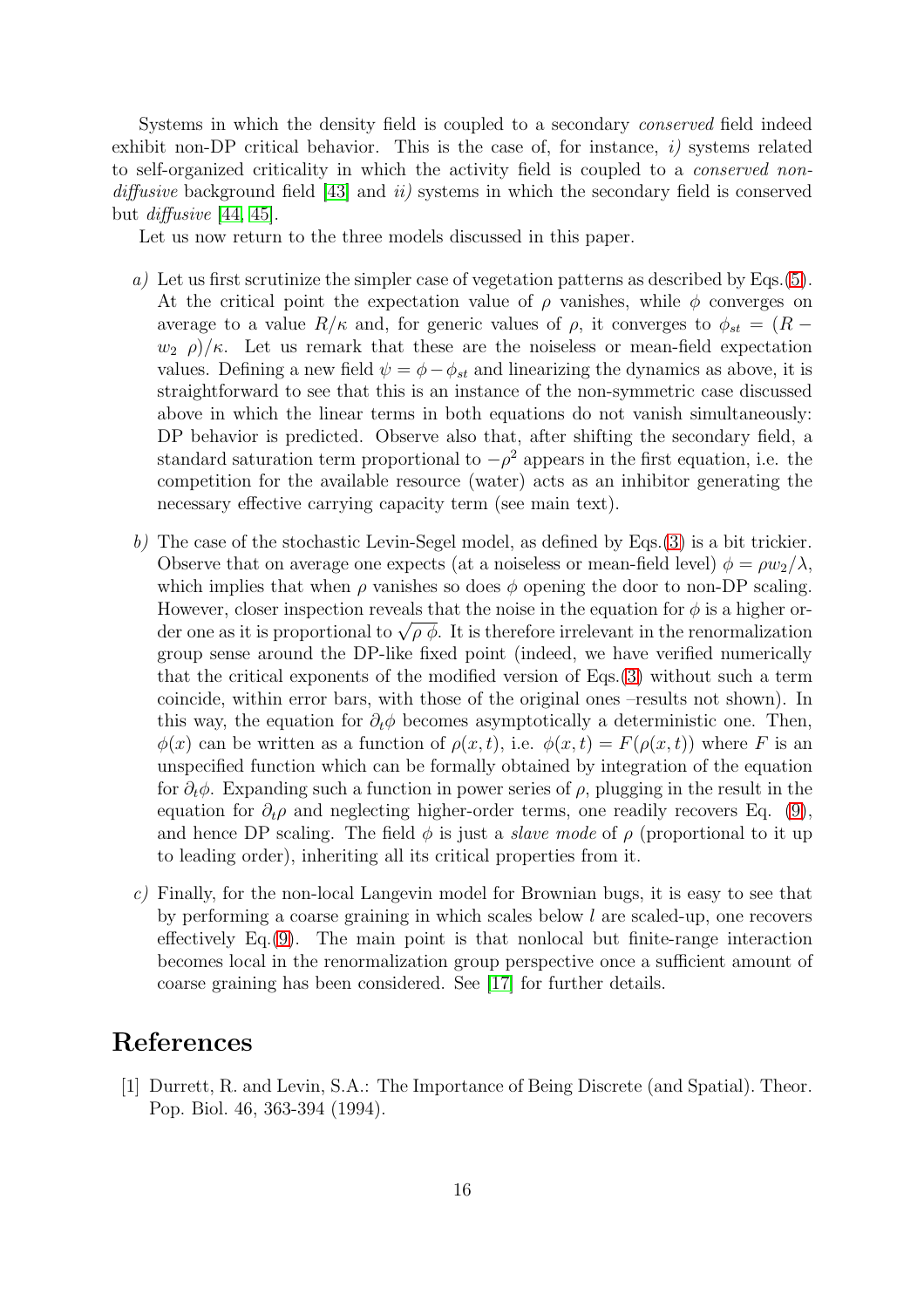- <span id="page-16-1"></span><span id="page-16-0"></span>[2] Cantrell, R.S. and Cosner, C.: Deriving Reaction-Diffusion Models in Ecology from Interacting Particle Systems. J. Math. Biol. 48, 187-217 (2004).
- <span id="page-16-2"></span>[3] Amit, D. and Mart´ın-Mayor, V.: Field Theory, the Renormalization Group, and Critical Phenomena. World Scientific, Third Edition (2005).
- <span id="page-16-3"></span>[4] Turing, A.M.: The chemical basis of morphogenesis. Philos. Trans. R. Soc. London, Ser. B 237, 37-72 (1952).
- <span id="page-16-4"></span>[5] Steele, J.: Spatial Heterogeinity and Population Stability. Nature 248, 83 (1974).
- <span id="page-16-5"></span>[6] Okubo, A.: Tech. Rept 86, Chesapeake Bay Inst. (Johns Hopkins University, Baltimore, 1974).
- <span id="page-16-6"></span>[7] Levin, S.A. and Segel, L.A.: Hypothesis for Origin of Planktonic Patchiness. Nature 259, 659 (1976).
- <span id="page-16-7"></span>[8] Steele, J. and Henderson, E.W.: A Simple Model for Plankton Patchiness. J. Plankton Res. 14, 1397-1403 (1992).
- <span id="page-16-8"></span>[9] Butler, T. and Goldenfeld, N.: Robust Ecological Pattern Formation Induced by Demographic Noise. Phys. Rev. E 80, 030902(R)1-4 (2009).
- <span id="page-16-9"></span>[10] Butler, T. and Goldenfeld, N.: Fluctuation-Driven Turing Patterns. Phys.Rev.E 84, 011112 1-12 (2011).
- [11] Doi, M. : Second Quantization Representation for Classical Many-Particle Systems. J. Phys. A 9, 1465-1479 (1976). Peliti, L.: Path Integral Approach to Birth-Death Processes on a Lattice, J. Physique 46, 1469-1483 (1985). Grassberger, P. and Scheunert, M.: Fock-Space Methods for Identical Classical Objects. Fortschr. Phys. 28, 547-578 (1980). DeDominicis, C.J.: Techniques de Renormalisation de la Théorie des Champs et Dynamique des Phénomènes Critiques. J. Physique 37, 247-257 (1976). Janssen, H.K.: On a Lagrangian for Classical Field Dynamics and Renormalization Group Calculations of Dynamical Critical Properties. Z. Phys. B 23, 377-380 (1976). Martin, P.C., Siggia, E.D., and Rose, H.A.: Statistical Dynamics of Classical Systems. Phys. Rev. A 8, 423-437 (1973).
- <span id="page-16-10"></span>[12] Klausmeier, C.: Regular and Irregular Patterns in Semiarid Vegetation. Science 284, 1826-1828 (1999).
- <span id="page-16-11"></span>[13] von Hardenberg, J., Meron, E., Shachak, M., and Zarmi, Y.: Diversity of Vegetation Patterns and Desertification. Phys. Rev. Lett. 87, 198101 1-4 (2001).
- <span id="page-16-12"></span>[14] Manor, A. and Shnerb, N.M.: Facilitation, Competition, and Vegetation Patchiness from Scale Free Distribution to Patterns. J. Theor. Biol 253, 838-842 (2008).
- <span id="page-16-13"></span>[15] Hernández-García, E. and López, C.: Clustering, Advection and Patterns in a Model of Population Dynamics with Neighborhood-Dependent Rates. Phys. Rev. E 70, 016216-016226 (2004).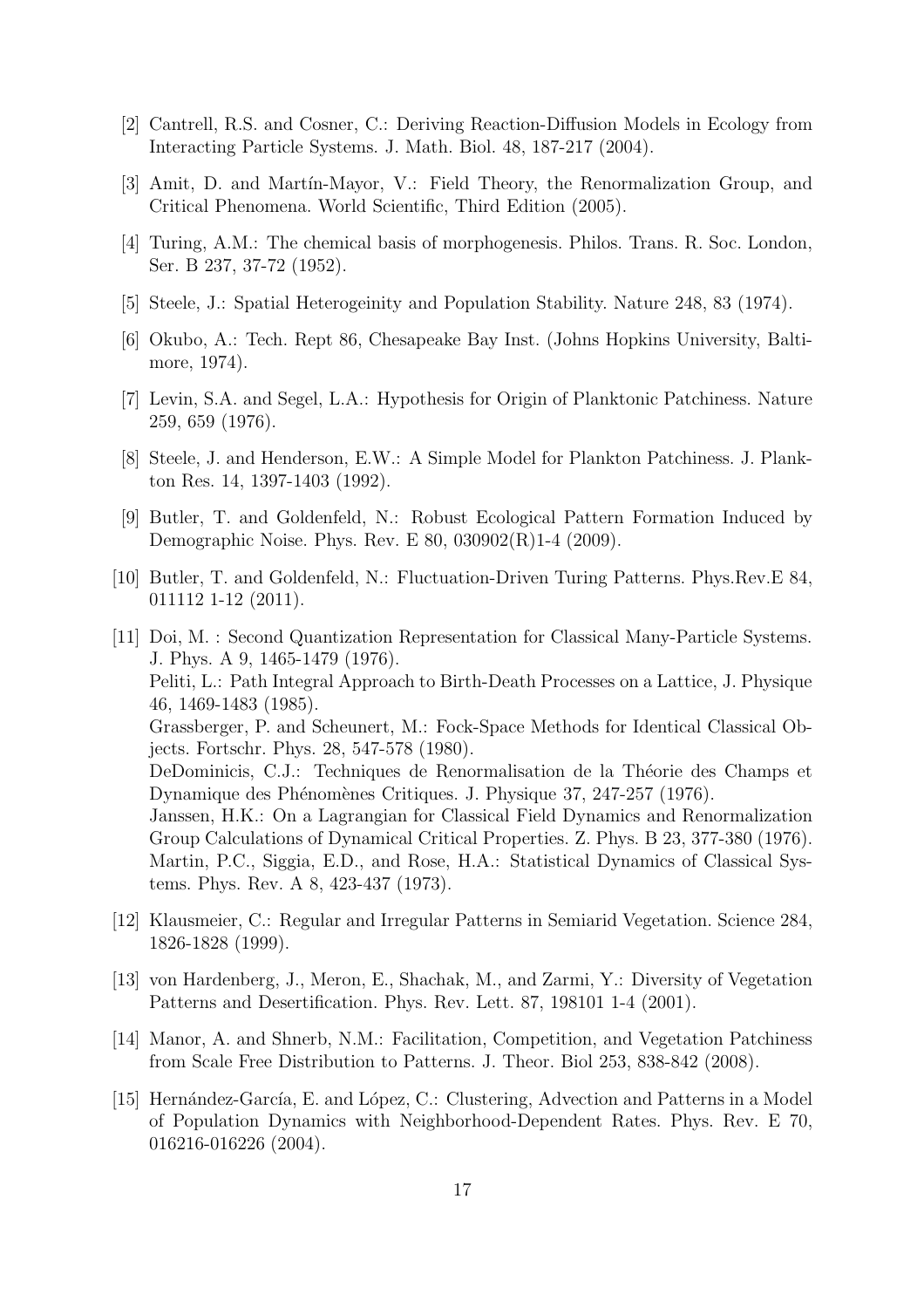- <span id="page-17-0"></span>[16] López, C. and Hernández-García, E.: Fluctuations Impact on a Pattern-Forming Model of Population Dynamics with Non-Local Interactions. Physica D 199, 223- 234 (2004). Hernández-García, E. and López, C.: Birth, Death and Diffusion of Interacting Particles. J. Phys. Cond. Matt. 17, S4263-S4274 (2005).
- <span id="page-17-1"></span>[17] Ramos, F., López, C., Hernández-García, E., and Muñoz, M.A.: Crystallization and Melting of Bacteria Colonies and Brownian Bugs, Phys. Rev. E 77, 011116-011123 (2008).
- <span id="page-17-3"></span><span id="page-17-2"></span>[18] Täuber, U.C.: Stochastic Population Oscillations in Spatial Predator-Prey Models. J. Phys. Conf. Ser. 319 012019 1-14 (2011).
- [19] Even worse, in some cases, the described derivation of continuous approaches relying on standard field-theoretical techniques does not produce any Langevin equation, i.e. the resulting generating functional cannot be cast into any standard stochastic equation.
- <span id="page-17-5"></span><span id="page-17-4"></span>[20] Dickman, R.: Numerical Study of a Field Theory for Directed Percolation. Phys. Rev. E 50, 4404-4409 (1994).
- [21] Dornic, I., Chaté, H., and Muñoz, M.A.: Integration of Langevin Equations with Multiplicative Noise and the Viability of Field Theories for Absorbing Phase Transitions. Phys. Rev. Lett. 94, 100601 1-4 (2005).
- <span id="page-17-6"></span>[22] Moro, E.: Numerical Schemes for Continuum Models of Reaction-Diffusion Systems Subject to Internal Noise. Phys. Rev. E 70, 045102(R) 1-4 (2004).
- <span id="page-17-7"></span>[23] Hinrichsen, H.: Nonequilibrium Critical Phenomena and Phase Transitions into Absorbing States. Adv. Phys. 49, 815-958, (2000).
- <span id="page-17-8"></span>[24] Odor, G.: Universality Classes in Nonequilibrium Lattice Systems, Rev.Mod. Phys. 76, 663-724 (2004).
- <span id="page-17-9"></span>[25] Grinstein, G. and Muñoz, M.A. in Fourth Granada Lectures in Computational Physics, Ed. P. Garrido and J. Marro, Lecture Notes in Physics, 493, 223 (Springer-Verlag, Berlin, 1997).
- <span id="page-17-10"></span>[26] Marro, J. and Dickman, R.: Nonequilibrium Phase Transitions in Lattice Models, Cambridge University Press, Cambridge (1999).
- <span id="page-17-11"></span>[27] In the assumption of  $D$  and  $D_2$  being constant, it is implicitly assumed that there is no intraspecific variability or other kind of heterogeneity in the distribution of these dispersal rates.
- <span id="page-17-12"></span>[28] N. G. Van Kampen, Stochastic Processes in Physics and Chemistry, 6th Edition, North Holland, Elsevier Science Publishers (1990).
- <span id="page-17-13"></span>[29] McKane, A. J. and Newman, T. J.: Predator-Prey Cycles from Resonant Amplification of Demographic Stochasticity. Phys. Rev. Lett. 94, 218102 1-4 (2005).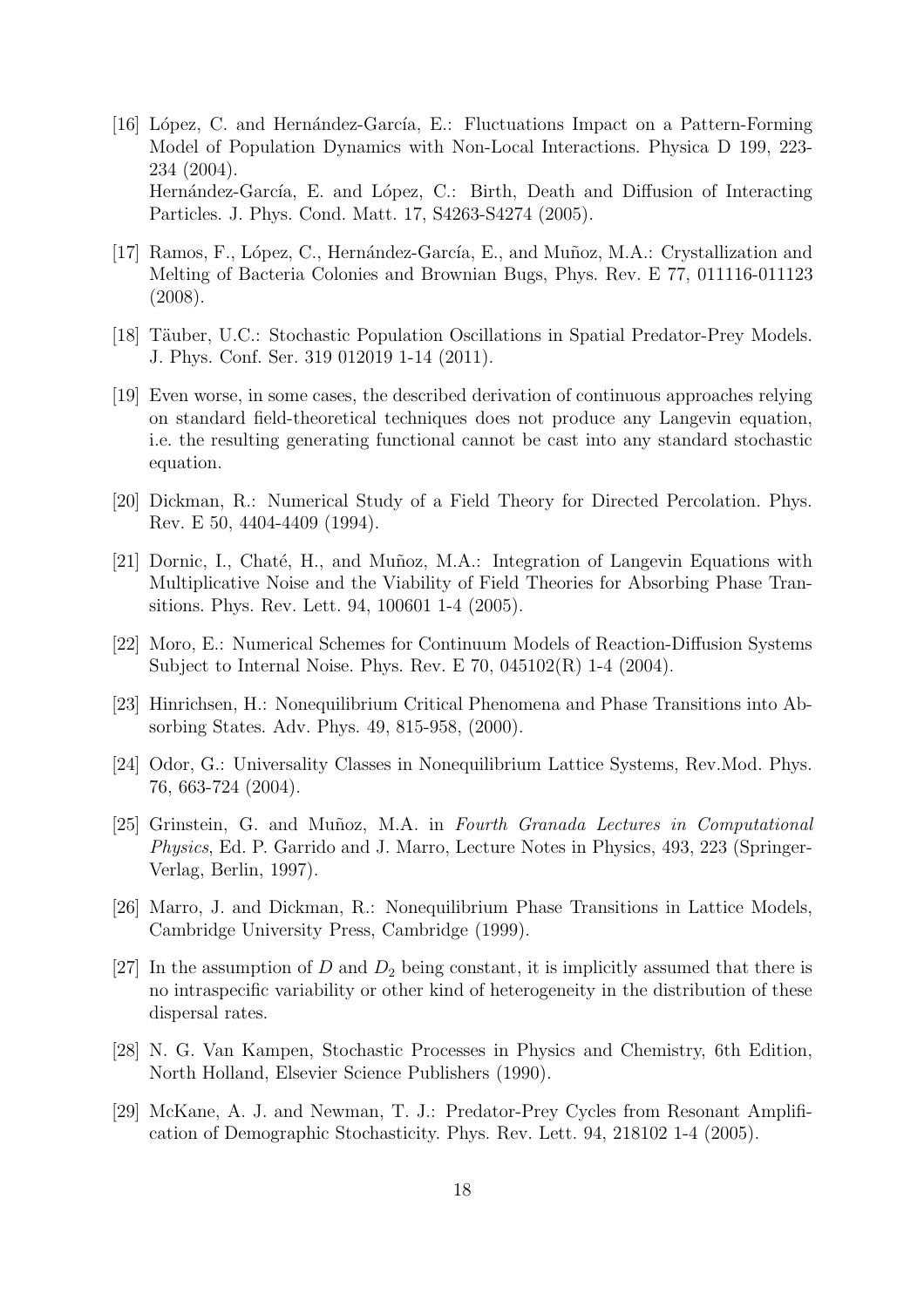- <span id="page-18-0"></span>[30] Of course, active aggregation must be added on top of this to bring the patterns to a more realistic scenario. However, our objective is to show that there may be two complementary origins of pattern that must be integrated, one arising from stochastic demographic fluctuations and the other owing to active aggregation.
- <span id="page-18-2"></span><span id="page-18-1"></span>[31] Levin, S.A. and Withfield, M.: Patchiness in Marine and Terrestrial Systems from Individuals to Populations. Phil. Trans. Biol. Sci. 343, 99-103 (1994).
- <span id="page-18-3"></span>[32] Shnerb, N.M., Sarah, P., Lavee, H., Solomon, S.: Reactive Glass and Vegetation Patterns. Phys. Rev. Lett. 90, 038101 1-4 (2003).
- <span id="page-18-4"></span>[33] Shnerb, N.M.: Pattern Formation and Nonlocal Logistic Growth. Phys. Rev. E 69, 061917 1-6 (2004).
- <span id="page-18-5"></span>[34] Manor, A. and Shnerb, M.N.: Dynamical Failure of Turing Patterns. Eurphys. Lett. 74, 837-843 (2006).
- [35] Note that, in this case, we are using as a reference at the microscopic level the real interactions and patterns observed in Nature (see [\[12,](#page-16-10) [13,](#page-16-11) [33\]](#page-18-3) for some illustrative examples).
- <span id="page-18-6"></span>[36] Fuentes, M.A., Kuperman, M.N., and Kenkre, V.M.: Nonlocal Interaction Effects on Pattern Formation in Population Dynamics. Phys. Rev. Lett. 91, 158104 1-4 (2003). Related works are: Sayama, M. A., de Aguiar, M., Bar-Yam, Y., and Baranger, M.: Spontaneous Pattern Formation and Genetic Invasion in Locally Mating and Competing Populations. Phys. Rev. E 65, 051919 1-15 (2002); Maruvka, Y.E. and Shnerb, N.M.: Nonlocal Competition and Logistic Growth: Patterns, Defects, and Fronts. Phys. Rev. E 73, 011903 1-12 (2006).
- <span id="page-18-8"></span><span id="page-18-7"></span>[37] Pigolotti, S., López, C., and Hernández-García, E.: Species Clustering in Competitive Lotka-Volterra Models. Phys. Rev. Lett. 98, 258101 1-4 (2007 ).
- [38] Levin, S.A. and Segel, L.A.: Pattern Generation in Space and Aspect. SIAM Rev. 27, 2-67 (1985).
- <span id="page-18-9"></span>[39] Brigatti, E., Schwammle, V., and Neto, M.A.: Individual-Based Model with Global Competition Interaction: Fluctuation Effects in Pattern Formation. Phys. Rev. E 77, 021914 1-7 (2008).
- <span id="page-18-10"></span>[40] Janssen, H.K.: On the Nonequilibrium Phase Transition in Reaction-Diffusion Systems with an Absorbing Stationary State. Z. Phys. B 42, 151-154 (1981). Grassberger, P.: On Phase Transitions in Schlögl's Second Model. Z. Phys. B 47, 365-374 (1982).
- <span id="page-18-11"></span>[41] Muñoz, M.A., Grinstein, G., Dickman, R., and Livi, R.: Critical Behavior of Systems with Many Absorbing States. Phys. Rev. Lett. 76, 451 1-4 (1996). Muñoz, M.A., Grinstein, G., and Dickman, R.: Phase Diagram of Systems with an Infinite Number of Absorbing States. J. Stat. Phys. 91, 541-569 (1998). See also: Muñoz, M.A., Grinstein, G., Dickman, R., and Livi, R.: Infinite numbers of absorbing states: Critical behavior. Physica D 103, 485-490 (1997).